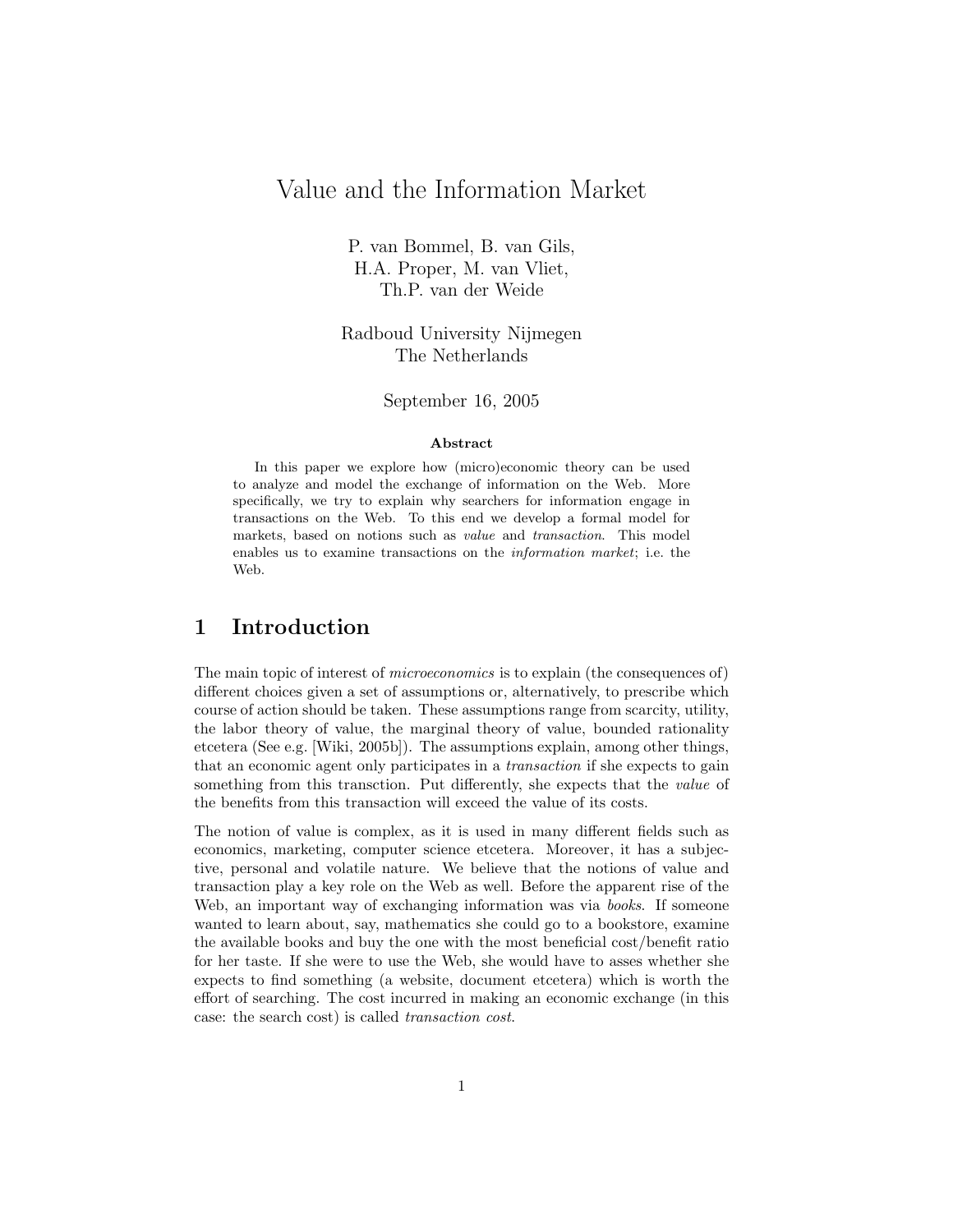In this article we explore the relation between economic theory and exchange (of information) on the Web (tentatively called the Information Market, to stress the relation with economic theory further). With this exploration we try to shed light on *value on the Information Market* to be able to answer questions such as: How do searchers use the Web from an economic point of view? What is value, really, in this context? How can we benefit from economic theory in case of information retrieval on the Web? Some preliminary ideas have been presented in [Bommel et al., 2005].

We start off by presenting the core concepts for markets in Section 2 after which we present a formal model for market-thinking in Section 3. The core elements of this model are the notions of players (in different roles), assets, the value of assets and finally transactions. In Section 4 we use this model to describe transactions on the information market. Last but not least, in Section 5 we discuss a multi-dimensional model for value on the information market, followed by an example application of our framework in section 6.

# 2 Assets, transactions, value and players

In this section we introduce the basic concepts for markets in general: assets, transactions, value and players. Each concept is discussed in a separate subsection.

# 2.1 Assets

In economic markets we observe that assets are being exchanged between players. Different definitions of the notion of an asset are used in literature such as:

An asset is anything owned, whether in possession or by right to take possession, by a person or a group acting together, e.g. a company, the value of which can be expressed in monetary terms.

— Taken from: [Wiki, 2005a]

This definition seems a little odd since it makes a distinction between monetary assets and 'other' assets. After all, money is also something that is owned by a person or a group. Another definition:

Assets are goods that provide a flow of services over time. Assets can provide a flow of consumption services, like housing services, or can provide a flow of money that can be used to purchase consumption. Assets that provide a monetary flow are called financial assets.

— Taken from: [Varian, 1996]

In this definition it is at least recognized that money (financial assets) is also an asset. In this article we use the following definition:

Definition 2.1 (Asset) Any thing (goods or services) that can be exchanged in a transaction.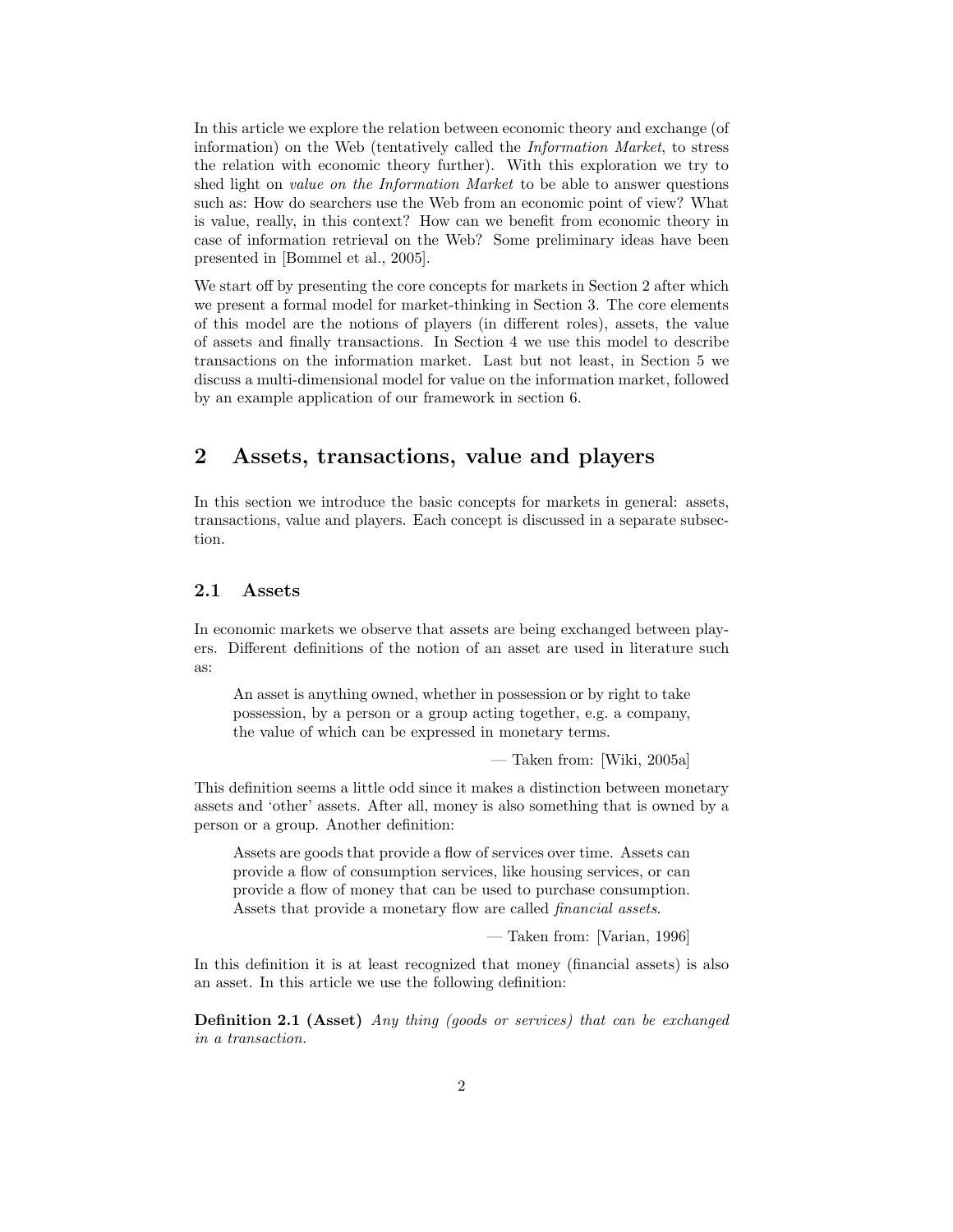We distinguish between two main types of assets:

- Ownership : Assets are owned by players (either individuals or an organisation). As such, ownership of some asset can be seen as a right to an asset. For example: John may be the owner of a book.
- Execution of service : Services can be invoked on assets. Players can execute the right to execute such a service. Examples would be: the painting of a house, treatment of illness, the right to view/read certain information. These can be split futher into:
	- Transformation of entities : Services which aim to transform some property of an entity. Example: transportation of a chair from a warehouse to someone's room.
	- Reduction of uncertainty : Services which are typically aimed at reducing some form of uncertainty about the assets and/or players infolved in the transaction. Example: Quality appraisal of some asset.

### 2.2 Transaction

The definition of assets calls for a clear-cut definition of a transaction. We define this as:

Definition 2.2 (Transaction) A specific, identifiable exchange between two or more players where each participant in the transaction pays something (cost) and receives something in return (benefit).

In this defintion, the word 'player' refers to persons or organisations that participate in the transaction. The following two examples of transactions are illustrated in Figure 1. Figure 1a illustrates the situation where two players  $(p_1)$ and  $p_2$ ) exchange two assets  $(a_1 \text{ and } a_2)$ . This occurs when, for example, John  $(p_1)$  buys a book  $(a_2)$  for  $\in \mathfrak{L}(\mathfrak{a}_1)$  from a bookstore  $(p_2)$ .

Figure 1b illustrates the case where three players are involved in a single transaction. This illustrates the case where John  $(p_1)$  pays the bookstore  $(p_3)$  a sum of  $\in$ 15 (a<sub>1</sub>) to receive a book (a<sub>3</sub>) directly from a publisher (p<sub>1</sub>) after being paid  $(a_2)$  by the bookstore  $(a_3)$ . The asset(s) that a player receives in a transaction is defined to be his *benefit* and the asset(s) that he pays are defined to be his cost:

Definition 2.3 (Benefit) The assets that a player receives in a transaction.

Definition 2.4 (Cost) The assets that a player pays in a transaction.

Note that these definitions are at the level of transactions; they do not include any valuations. This more refined view is presented in Section 3.2.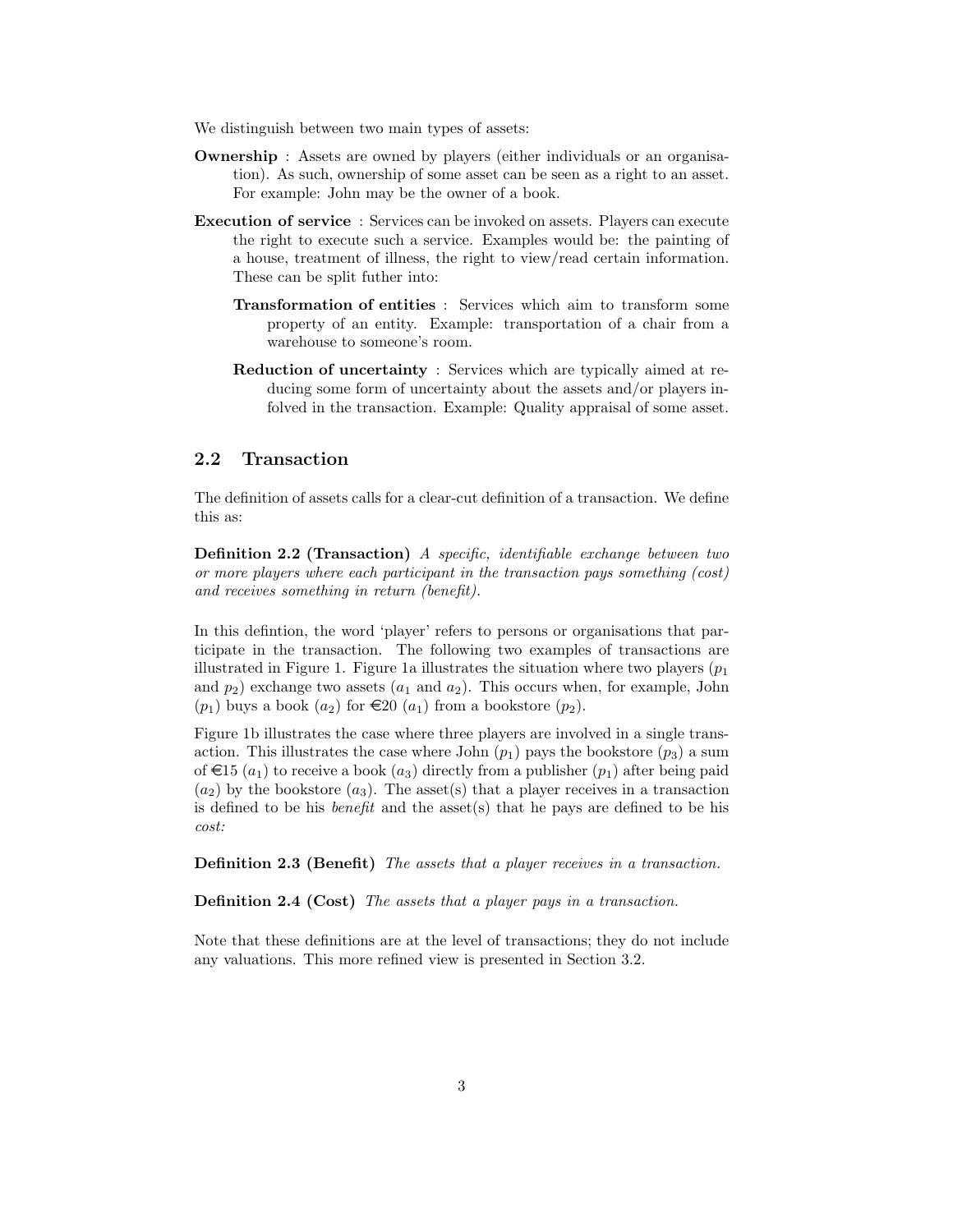

Figure 1: Transactions between two, or three players

### 2.3 Value

The concept of *value* is the basis for cost / benefit. The value of an asset that has different connotations in different fields such as marketing, computer science, mathematics and even in the context of personal and cultural values. The dictionary definition is: "a fair return or equivalent in goods, services, or money for something exchanged", but also: "relative worth, utility, or importance". In an economic market the notion of value has the following two important characteristics:

- Assets have an intrinsic value which may differ from person to person. In other words: players value assets.
- The value of an asset can be expressed in its comparison to other assets.

The latter aspects refers to the notion of transaction where assets are exchanged. We define the notion of value as follows:

Definition 2.5 (Value of an asset) The value of an asset is highly personal and can only be expressed in terms of an abstract domain (which is a partial order).

This notion of value is the basis for making choices. If a player has a choice between several options (i.e. buying (bundles of) assets) he will choose the option with the highest value to him. The fact that asset  $a_1$  has a higher value than  $a_2$  is a complete, transitive and irreflexive relation and is denoted as  $a_1 \succ a_2$ . Similarly, indifference between two assets  $a_1$  and  $a_2$  (i.e. two assets having the same value) is denoted  $a_1 \sim a_2$ . Weak preference is then defined as  $a_1 \succeq a_2 \triangleq a_1 \succ a_2 \vee a_1 \sim a_2$ . For an overview of preference see e.g. [Katz and Rosen, 1994, Varian, 1996].

More elaborate schemes for preference exist as well. For example, [Sugden, 2003] describes reference-dependent approach to utility and preference. The core of the described approach is that preference is dependent on a current position. Strict preference and indifference are defined similarly. Also, the preference relation is defined to be complete and transitive. Even more: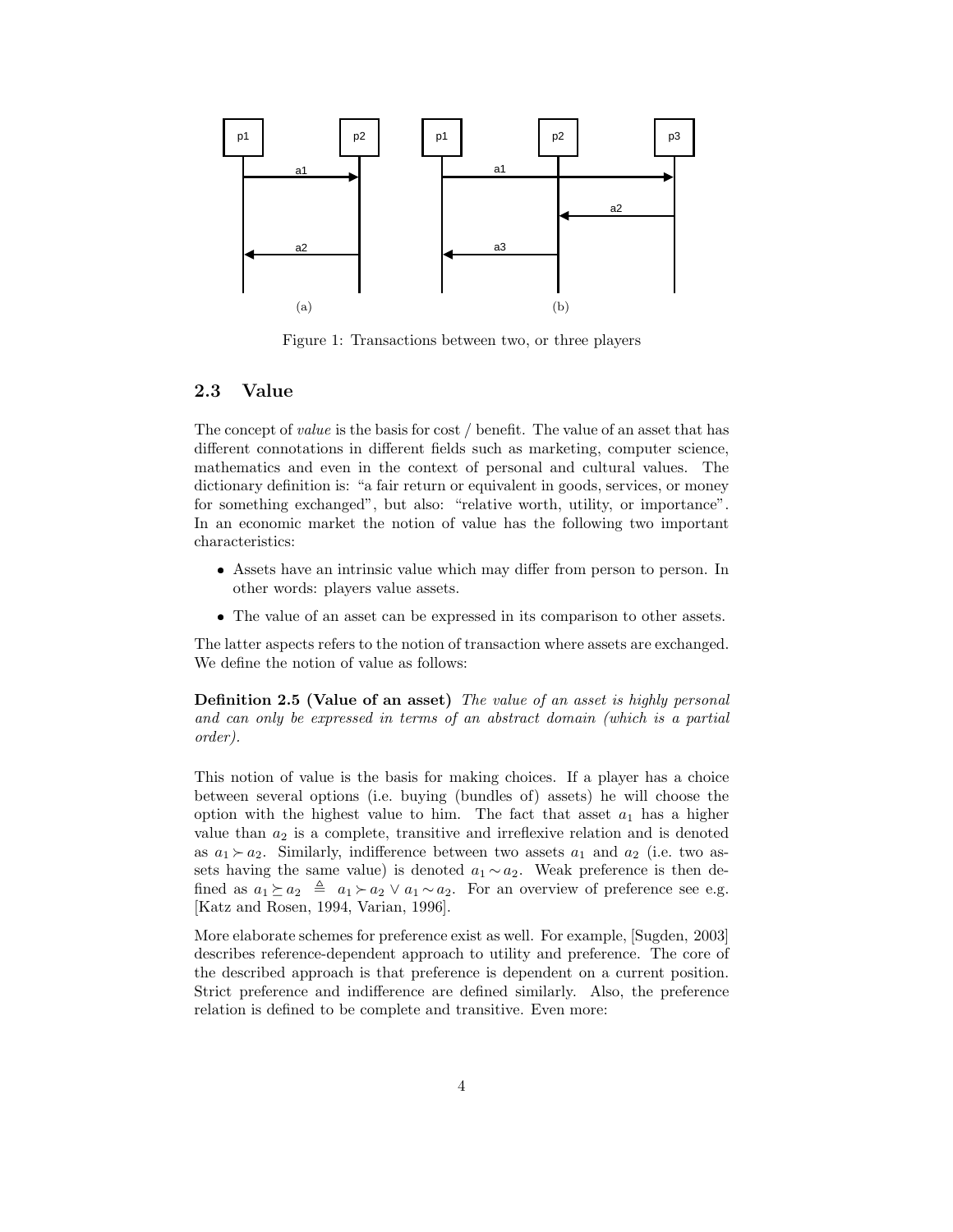A decision problem can be described by a reference act and an opportunity set of acts (the set of options from which the agent must choose), of which the reference act is one element. The agent chooses either to stay at the status quo or to move to one of the other options.

In other words, for a decision problem the preference (strict preference, weak preference or indifference) is dependent on the current position.

The value-notion is the basis for decision making of players (cost / benefit analysis). We presume that players of the market behave in a goal-driven manner. That is, they want to satisfy their goals by engaging in transactions. These goals can be either explicit, or implicit based on such things as political situation, mental state etcetera.

## 2.4 Players

Players fulfill different roles in a transaction. To understand why this is the case, observe that in a transaction each player always exchanges one asset for another. In Figure 1a, player  $p_1$  exchanges  $a_1$  for  $a_2$ . In this case he is the supplier of  $a_1$  and the *demander* of  $a_2$ . The third class of players is called the broker. The role of a broker is complex; we define a broker to be a player that participates in a transaction

- but does not *alter* an asset that is exchanged
- is value adding for the other players involved in the transaction.

Concider the market for antiquities such as paintings. Consumers can either buy a painting from another player, or via an intermediary (broker) at an auction. If the transaction takes place via a broker then this broker must be value adding (by definition):

- From the consumer point of view: Finding a specific antiquity can be very hard if no intermediary is involved. For example, how would a person in the Netherlands ever find out that a person in the USA is selling a painting by Rembrandt? Furthermore, the fact that a well-established broker (i.e. an auctioneering firm such as Sotheby's) is selling the piece will give the consumer more confidence in its genuineness. He may even be willing to pay an additional fee in return for this added value.
- From the supplier point of view: The supplier (i.e. the person selling the antiquity) knows that there is a better chance of selling via a broker since all consumers will go there. There is also a better chance of receiving a higher price. Also, the broker will take care of shipping the item, insurance of the item during transportation and so on.

Note that the broker does not *alter* the asset: an auctioneer will not re-paint a Van Gogh painting, he merely facilitates the transaction.

In short, this leads to the following defintions:

Definition 2.6 (Consumer of an asset) The player receiving the specified asset in a transaction.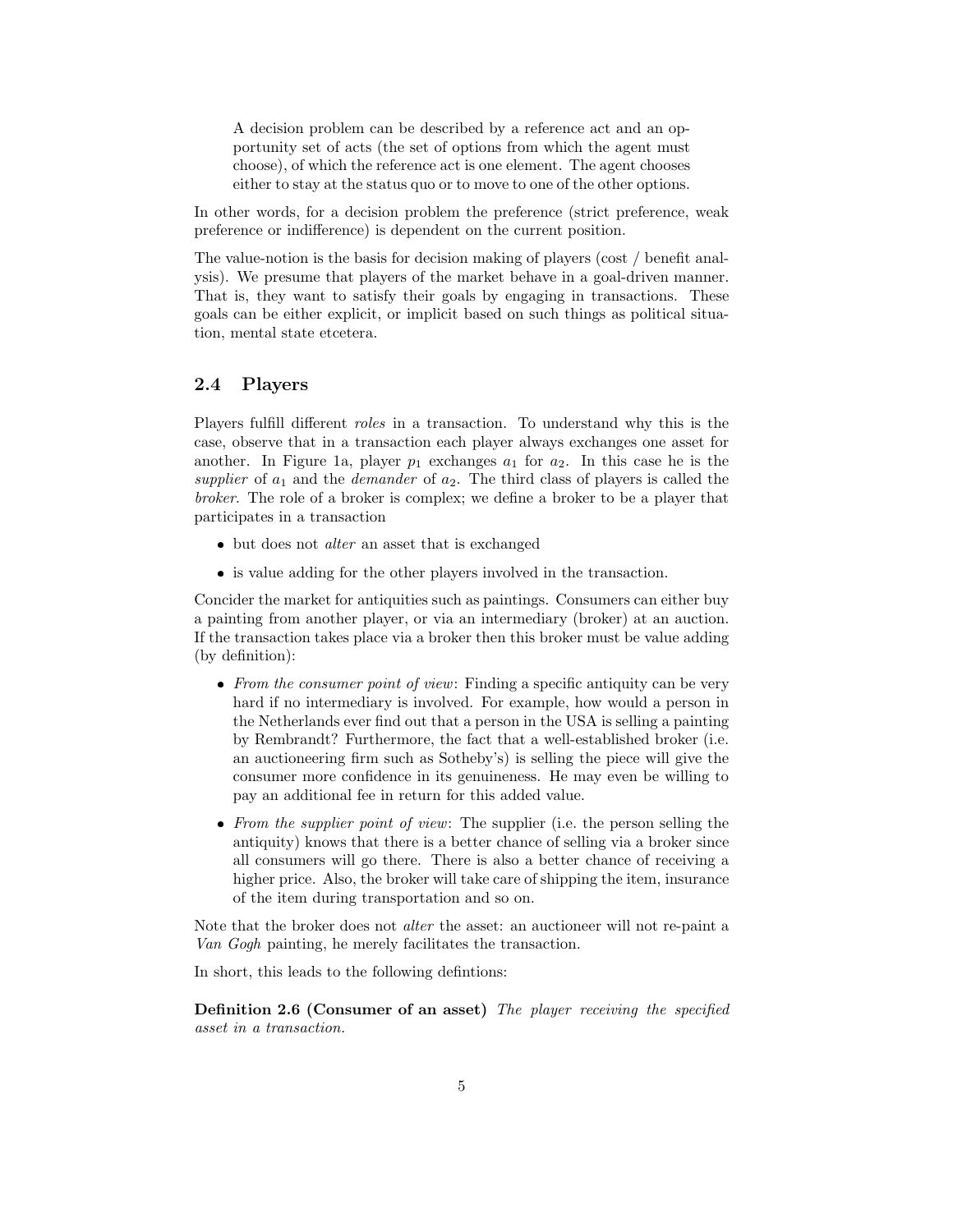**Definition 2.7 (Supplier of an asset)** The player supplying  $/$  offering the specified asset in a transaction.

Definition 2.8 (Broker) The value adding player involved in a transaction that does not alter the asset in any way.

### 2.5 Consumer value

A comprehensive approach to consumer value is presented in [Holbrook, 1999]. Even though this work is mainly focussed on the marketing field, the framework presented in it is still worth our consideration. It is interesting to observe that the author points out that "the theory of value is a topic neglected not only by marketers but even by axiologists<sup>1</sup> themselves". After carefully studying the available literature on axiology and marketing the author proposes a framework for the nature and types of consumer value. In this paper we will briefly discuss this framework which is summarized in Figure 2. The framework is built along

|                |          | Extrinsic         | Intrinsic         |
|----------------|----------|-------------------|-------------------|
| Self-oriented  | Active   | EFFICIENCY        | P <sub>LAY</sub>  |
|                | Reactive | <b>EXCELLENCE</b> | <b>AESTHETICS</b> |
| Other-oriented | Active   | <b>STATUS</b>     | <b>ETHICS</b>     |
|                | Reactive | <b>ESTEEM</b>     | SPIRITUALITY      |

Figure 2: Typology of consumer value

the following three dimensions:

- 1. Extrinsic value pertains to a rather functional or utilarian view on value, whereas *intrinsic* value occurs when an artefact or consumption is appreciated as an end in itself.
- 2. Self-oriented value occurs when consumption is down for one's own sake; i.e. is hedonistic. On the other hand, other-oriented value looks beyond the self and occurs when consumption is intended to please another.
- 3. Value is active when consumption involves things done by a consumer to the good/service that is consumed, whereas value is reactive when it results from things done by a product/service to the consumer.

The framework is mainly used (and validated) in the context of consumers and marketing. These results are, indeed, inspiring but we are interested in a broader, more fundamental understanding of the notion of quality.

<sup>&</sup>lt;sup>1</sup>Axiology: the study of values and value judgments.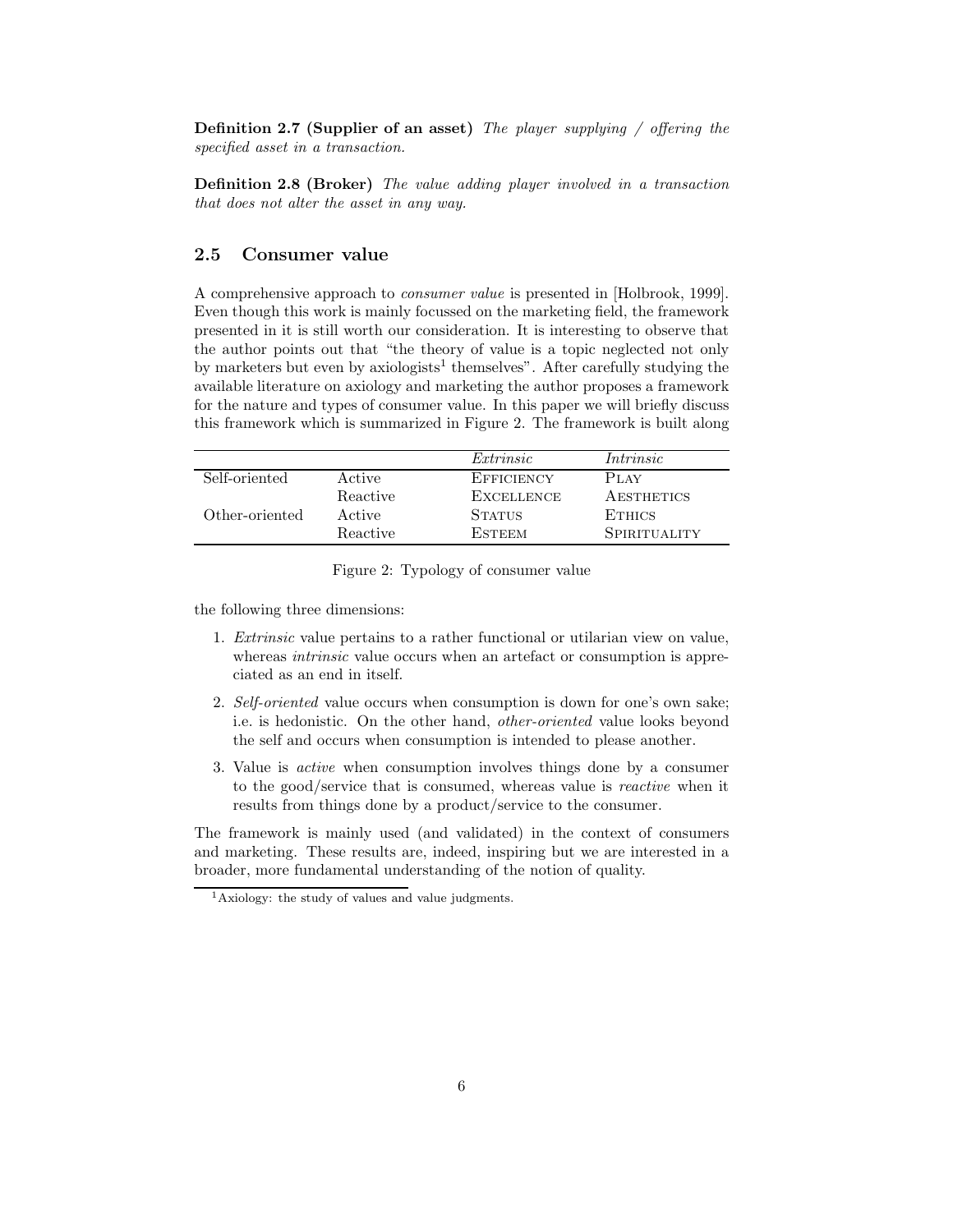# 3 A formal model for markets

## 3.1 Players & Transactions

Let  $PL$  be the set of all players and  $AS$  be the set of all assets. In the previous section we have defined the notion of transaction. There are two views on this notion:

- A player exchanges one asset for another.
- Assets are transferred from one player to another.

In our formal model we will use two notations, comforming to these views. The notion of a transactor reflects the first view:  $t : a_1[p]a_2$  denotes the fact that player p exchanges asset  $a_1$  for asset  $a_2$  in transactor t. We model a transaction to be a set of these transactors. Let  $T\mathcal{O}$  be the set of all transactors and  $TR \subseteq \mathcal{O}(T\mathcal{O})$  be the set of all transactions. A transaction is then denoted as  $T = \{t_1, t_2\}$ . We introduce the following abbreviation:

 $a_1[p]a_2 \in T \triangleq \exists_{t \in T} [t : a_1[p]a_2]$ 

Players can participate in a transaction only once, for the transaction would be "splittable" otherwise. In other words: all players in a transaction must be 'connected':

Axiom 1 (Unsplittable transactions) A transaction spans a connected graph over players and assets.

From the definition of a transactand it already follows that each participant in a transaction receives and pays something. Using Axiom 1 we can prove that:

#### Lemma 1

 $a_1[p]a_2 \implies \exists_{a_3,a_4\in\mathcal{AS},p_2,p_3\in\mathcal{PL}} [a_3[p_2]a_1\wedge a_2[p_3]a_4\wedge p_1\neq p_2\wedge p_1\neq p_3]$ 

This expresses that if a person exchanges one asset for another, then they must at least give something to one player and receive something from another player (these two may be the same!). A player can not engage in a transaction with himself. Even more, transactands denote a unique exchange, i.e. a player makes a transaction only once.

Axiom 2 (No transaction with self)  $a_1[p]a_2 \implies a_1 \neq a_2$ 

Axiom 3 (Unique exchange)  $t_1 : a_1[p]a_2 \wedge t_2 : a_1[p]a_2 \implies t_1 = t_2$ 

The notion of a transactand reflects the second view. Let  $TA$  denote the set of all transactands and  $p_1 \stackrel{a}{\rightarrow} p_2$  denote the fact that asset a is transferred from player  $p_1$  to player  $p_2$ . A transaction can, thus, also be seen as a set of transactands. More formally:

 $p_1 \stackrel{a_2}{\longrightarrow} p_2 \in T \stackrel{\Delta}{=} \exists_{a_1,a_3} [a_1[p_1]a_2, a_2[p_2]a_3 \in T]$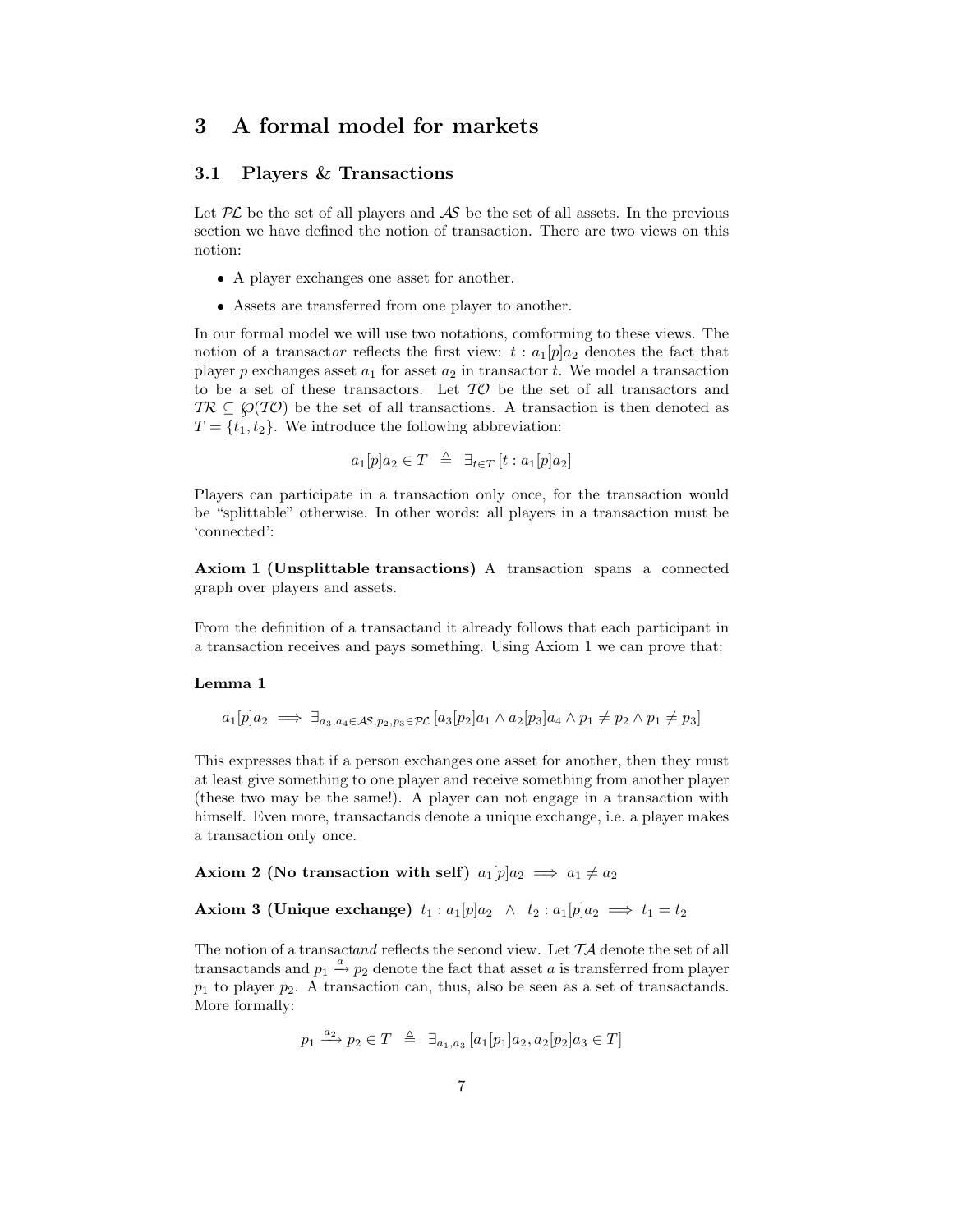Depending on what we are trying to express we will either use transactors or transactands.

Transactions can, thus, be expressed as either a set of transactors or a set of transactands. The transaction example presented in Figure 1a can, for example, be represented by the set

$$
\{a_1[p_1]a_2, a_2[p_2]a_1\}
$$

using tranctors or by the set

$$
\{p_1 \xrightarrow{a_1} p_2, \; p_2 \xrightarrow{a_2} p_1\}
$$

using transactands. Recall that (at least) two players are involved in each transaction. This can be expressed as follows. The participant in a transactor t is given by Participant $(t : a_1[p]a_2) \triangleq p$ . Similarly, the set of participants in a transaction  $T$  is defined as:

$$
\mathsf{Participant}(T) \triangleq \bigcup_{t \in T} \mathsf{Participant}(t)
$$

Deals such as " $p_1$  will only exchange  $a_1$  for  $a_2$  with  $p_2$  if  $p_1$  can also exchange  $a_3$  for  $a_4$  with  $p_3$ " can certainly happen in the real world. However, these *deals* are not a property of transactions! This observation is enforced by:

#### Axiom 4 (Unique participation)

$$
t_1, t_2 \in T \land \mathsf{Participant}(t_1) = \mathsf{Participant}(t_2) \implies t_1 = t_2
$$

From the definition of transactor combined with Axiom 4 it follows that in each transaction each participant plays the consumer role and the supplier role exactly once. Let  $T: \{p_1 \stackrel{a_1}{\longrightarrow} p_2p_2 \stackrel{a_2}{\longrightarrow} p_1\}$  be a transaction. In this transaction  $p_1$  is the supplier of asset  $a_1$  and the consumer of asset  $a_2$ . To express this formally we use the functions Buyer, Seller :  $TR \times AS \rightarrow PL$  such that

$$
p_1 \xrightarrow{a} p_2 \in \mathcal{TR} \implies \text{Buyer}(T, a) = p_2 \land \text{Seller}(T, a) = p_1
$$

The fact that a participant in a transaction can not play the buyer and the seller role in one single transaction can be proved using Axioms 4.

**Lemma 2** Buyer $(T, a) \neq$  Seller $(T, a)$ 

### 3.2 Value & Decision Making

As was stated before, the notion of value is abstract; it is not apparent in which domain to express the value of an asset to a player. It is, however, the key concept in decision making. For our purposes it is, therefore, sufficient to be able to measure which asset / bundle of assets has higher value. Therefore, let  $VD$  be such an abstract value domain. Since value is personal it is tempting to express the value of an asset to a player using the function  $Val : AS \times PL \rightarrow VD$ . However, this does not take into account the goals of players.

We therefore introduce  $\mathcal{GL}$  to be the set of all player goals and  $\mathcal{ST}$  to be the set of all states of players. A state is defined to be the present satisfaction of a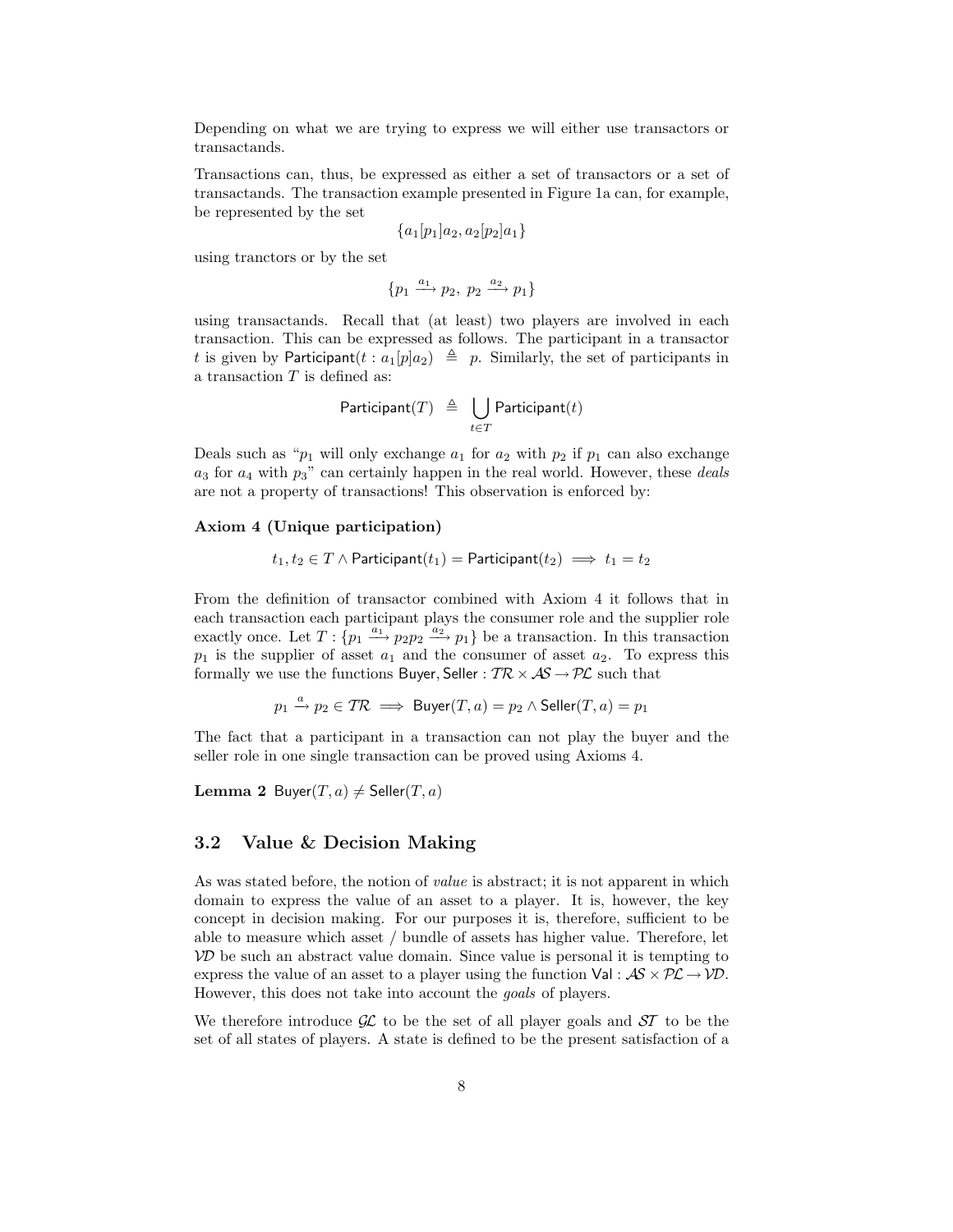player with regard to his goals. The function  $\mathsf{Id} : \mathcal{ST} \to \mathcal{PL}$  identifies which state belongs to which player. A player in a certain state (as opposed to 'merely' a player) is the basis for the value function:  $Val : AS \times ST \rightarrow \mathcal{VD}$ .

Given the state s of a player  $\mathsf{Id}(s)$  we can view the satisfaction of this player's goals (in a certain state) using the function Satisfaction :  $ST \times GL \rightarrow SD$ . The satisfaction domain  $\mathcal{SD}$  is a speciallized version of a value domain (i.e.  $\mathcal{SD} \subseteq \mathcal{VD}$ ). We choose the value domain  $\mathcal{V}D$  to be defined as the range  $[0 \dots 1]$  to reflect that satisfaction can be expressed as a percentage. This situations is illustrated in Figure 3. The value notion can now be extended to include the satisfaction



Figure 3: Satisfaction level of goals of players

level of a player in a certain state as transactions should be considered in this light. The consumption of an asset by a participant in a transaction will result in a change of state for this participant. If T a transaction and  $s \in \mathcal{ST}$  a state then  $s \ltimes T$  is the state which results if participant  $\mathsf{Id}(s)$  participates in T. To make the discussion of state-changes in transactions easier we introduce the abbreviations:

$$
a_1[s]a_2 \triangleq \mathsf{Id}(s) = p \land a_1[p]a_2
$$
  
\n
$$
s_1 \stackrel{a}{\rightarrow} s_2 \triangleq \mathsf{Id}(s_1) = p_1 \land \mathsf{Id}(s_1) = p_2 \land p_1 \stackrel{a}{\rightarrow} p_2
$$

to denote the fact that an actual transaction will take place between participants who hold a specific state. We require the resulting state after a transaction to belong to the original participant.

#### Axiom 5 (State-change in a transaction)  $\text{Id}(s) = \text{Id}(s \ltimes T)$

Players will only participate in a transaction if they (expect to) gain something from it. In other words, if  $T = \{a_1[s_1]a_2, a_2[s_2]a_1\}$  then we know that for players  $\mathsf{Id}(s_1)$  and  $\mathsf{Id}(s_2)$ :

$$
\mathsf{Val}(a_1, s_1) < \mathsf{Val}(a_2, s_1)
$$
\n
$$
\mathsf{Val}(a_1, s_2) > \mathsf{Val}(a_2, s_2)
$$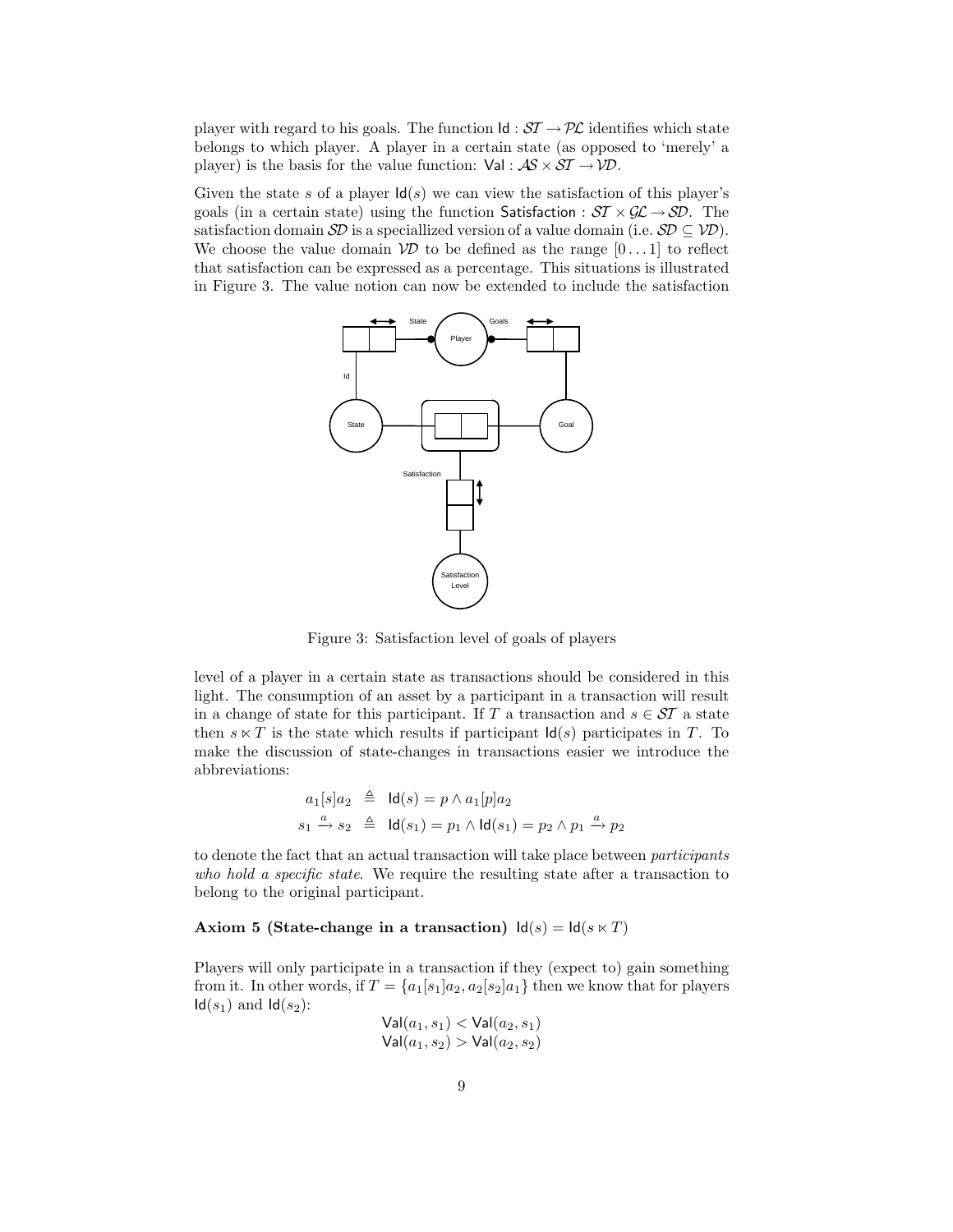A more refined view uses the notions of cost and benefit. The benefit of a transaction for a participant in a certain state is defined as the positive impact on the satisfaction levels of a participant. Similarly, the cost of an involvement in a transaction is defined to be the negative impact on the satisfaction levels of a participant. More formally<sup>2</sup>: Benefit, Cost :  $ST \times TR \rightarrow SD$  and more specifically:

$$
\begin{array}{rcl}\n\text{Benefit}(s,T) & \triangleq & \lambda_{g \in \mathcal{GL}} \blacksquare \text{MAX (Satisfactor}(s \ltimes T, g) - \text{Satisfactor}(s, g), 0) \\
\text{Cost}(s,T) & \triangleq & \lambda_{g \in \mathcal{GL}} \blacksquare \text{MAX (Satisfactor}(s, g) - \text{Satisfactor}(s \ltimes T, g), 0)\n\end{array}
$$

It is likely that players have more than one goal at a time, and that they try to satisfy them simultaneously. Even more so, some goals may be more important than others. Given the prioritization of the different goals, a weighted level of satisfaction of (all) goals can be computed. In order to do so we introduce a priority function: Priority :  $ST \times GL \to PR$ . We set the priority domain PR to  $[0 \dots 1]$  to identify the level of satisfaction for a player in a certain state with respect to one goal as a percentage. We presume the priority function to be a distribution totalling to one for each of the states:

# Axiom 6 (Rational priorities)  $\forall_{s \in \mathcal{ST}} \left[ \sum_{g \in \mathcal{GL}} \mathsf{Priority}(s, g) = 1 \right]$

The overal / total satisfaction of a player in a certain state is the sum of the (relative) satisfaction levels of that player towards each of the goals. More formally:

$$
\mathsf{TotSat}(s) \;\; \triangleq \;\; \sum_{g \in \mathcal{GL}} \mathsf{Satisfaction}(s,g) \times \mathsf{Priority}(s,g)
$$

The following example illustrates this. Let s be a state of player  $\mathsf{Id}(s)$ and  $\mathcal{GL} = \{q_1, q_2\}$  be the set of goals. Furthermore, Priority $(s, q_1) = 0.4$ , Priority(s,  $g_2$ ) = 0.8, Satisfaction(s,  $g_1$ ) = 0.8 and Satisfaction(s,  $g_2$ ) = 0.7. Then the total satisfaction is  $0.4 \times 0.8 + 0.8 \times 0.7 = 0.88$ . Note that if two players are in the same *state* (having the same level of satisfaction) and the same goal(s) then participating in a transaction wil have the same cost/benefit for these players.

We already stated that a player will only participate in a transaction if he expects the value of the benefits of the transaction to exceed its cost. We can now refine this *assumption of rational behavior*. It therefore seems reasonable to presume that the level of satisfaction of all participants should not decrease:

#### Axiom 7 (Rational behavior)  $\text{TotSat}(s) \leq \text{TotSat}(s \ltimes T)$

In Section 2.3 we introduced the notion of preference in economics and explained how it is the basis for decision making. It is not always apparent why some asset is preferred over another. In the real word preference doesn't even follow the transitivity axioms (i.e.  $a_1 \succ a_2 \land a_2 \succ a_3 \implies a_1 \succ a_3$ ). We presume the preference relation to be complete, transitive and irreflexive.  $p : a_1 \succ a_2$  denotes strict preference for player p,  $p : a_1 \succeq a_2$  denotes weak preference and  $p : a_1 \sim a_2$ denotes indifference. This allows us to prove that:

 $2$ We have employed the Lambda calculus notation [Barendregt, 1984] to denote a function ranging over  $\mathcal{GL}$ .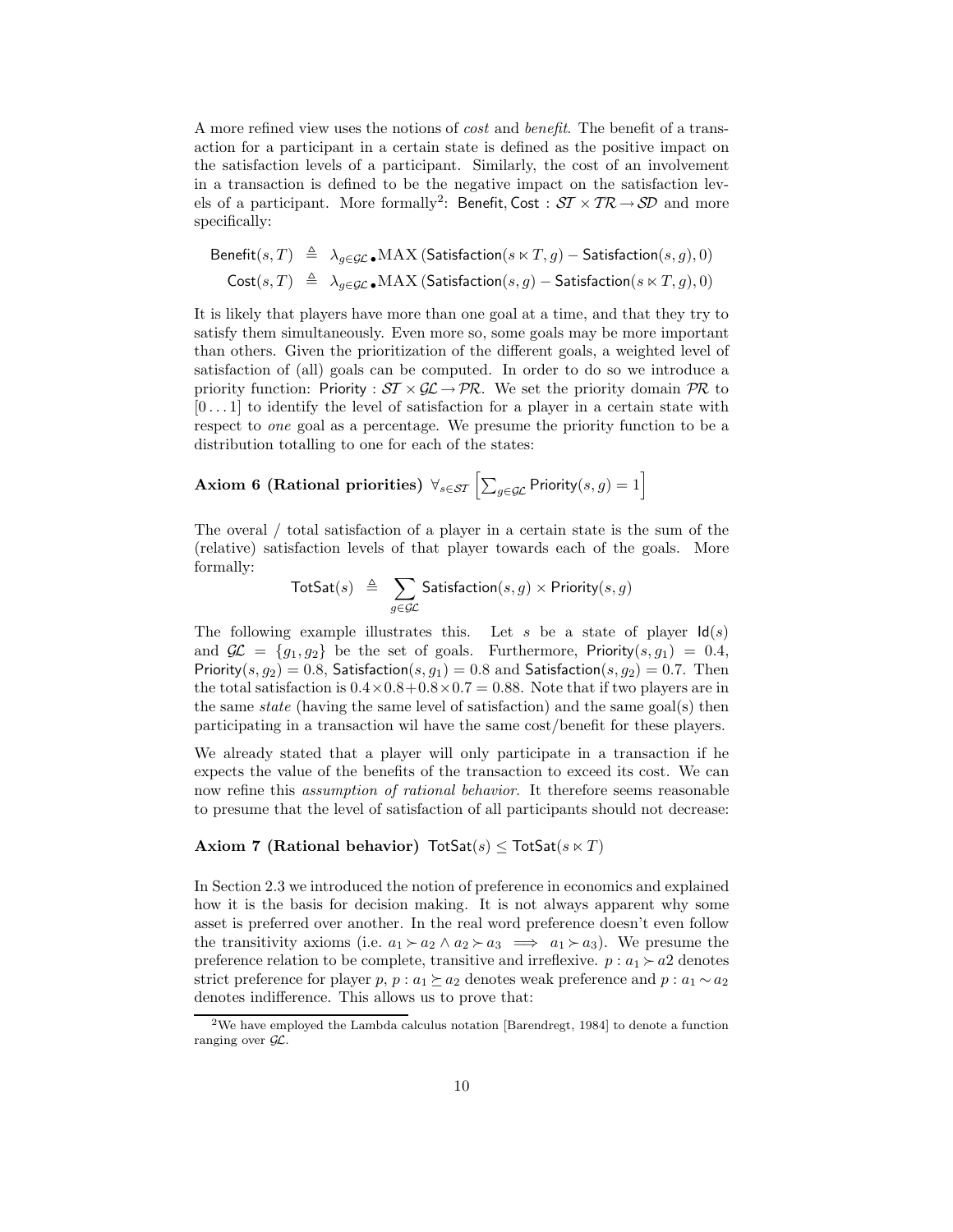Lemma 3  $T \in \mathcal{TR} = \{p_1 \xrightarrow{a_1} p_2, p_2 \xrightarrow{a_2} p_1\} \implies p_1 : a_1 \succeq a_2 \wedge p_2 : a_1 \succeq a_1$ 

Last but not least, we need to model the value adding nature of brokers. We will discuss this from the transactor point of view. Concider the following motivating example:

Example 3.1 Concider the market for antiquities such as paintings. Consumers can either buy a painting from another person, or via an intermediary at an auction. In the first case, value is transferred from the seller to the buyer in the form of the painting, and back in the form of a payment. In the latter case, the seller expects that selling his painting at the auction will result in a higher price. Even more, this price has to exceed the fee that hey (probably) has to pay to be able to sell at this auction. Also, from the consumer point of view, buying at an auction may have a higher value because of the painting is first checked by experts (is it really a Van Gogh), because of extra insurance etcetera.

The case where a consumer  $(p_1)$  buys a painting  $(a_1)$  directly from another person  $(p_2)$  for a certain amount of money  $(a_2)$  can easily be modeled as a transaction  $T = \{p_1[a_2]a_1, p_2[a_1]a_2\}$ . However, the case where a broker is involved is not as easy to model with the theory introduced so far. Note that:

- Brokers do not alter the asset to be exchanged
- Brokers would not exist if they wouldn't be able to 'get something out of brokering' (See axiom 7).
- Even if a transactions via a broker 'cost more' to the participants involved in the transaction, it must still be value-adding to all these participants. Otherwise the transaction would not be executed.

On the one hand it seems natural to model this situation such that brokers are not part of the actual transaction because they merely facilitate it. This is, however, not very elegant. We consider brokers to be normal, regular players. The following example illustrates a transaction where a broker is involved:

**Example 3.2** Suppose  $p_1$  has a Van Gogh  $(a_1)$  for sale. To support him in selling it for a proper price  $(a_2)$  he asks an acutioneer  $(p_2)$  to assist him for a fee  $(a_3)$ . The execution of this service is denoted  $a_4$ . When person  $p_3$  buys the paining for  $a_5$  via this broker then two transactions are completed:

- $T_1 = \{a_2[p_1]a_1, a_1[p_3]a_5, a_5[p_2]a_2\}$
- $T_2 = \{a_4[p_1]a_3, a_3[p_2]a_4\}$

Note that the broker does not alter the assets  $a_1$  and  $a_2$ . The broker merely facilitates the transaction. However, the participants involve do perceive them to be more valueable!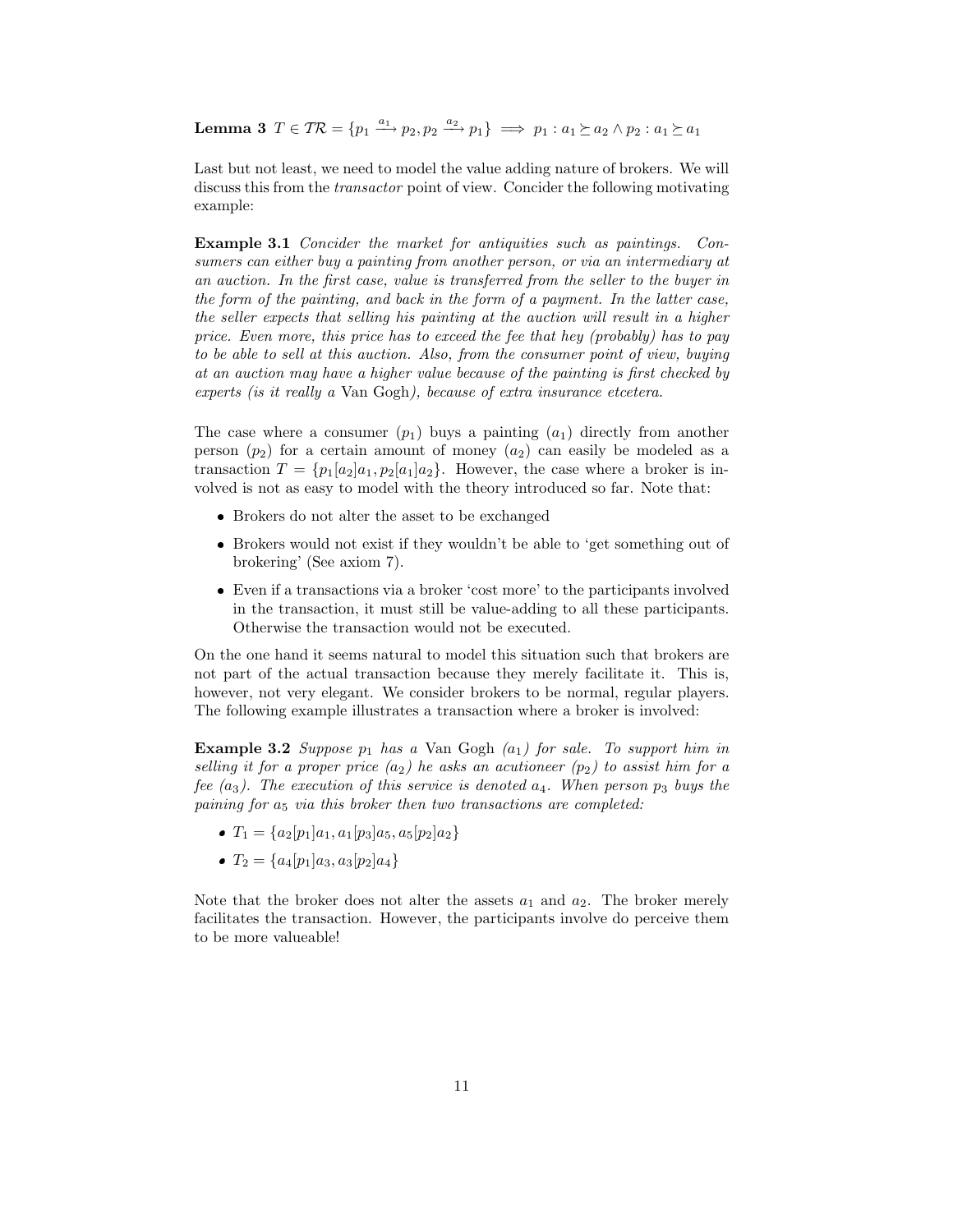# 4 The information market

In the previous section we presented our view on market-thinking in general, and clearly positioned our view with regard to economic markets. In this section we will apply our findings to the more specific case of the information market which we define as:

Definition 4.1 (Information market) The information market is the market where resources are exchanged between searchers and publishers, possibly by means of brokers.

Definition 4.2 (Resource) Resources are the 'entities' on the Web that make up information supply. The name resource was chosen in accordance with [Gils et al., 2005].

An important observation is that transactions on the information market have a time-aspect and are one-to-many: the moment of publishing a resource and actually consuming (downloading) it may be far apart in time. Also, many searchers may download it. This is illustrated in Figure 4: the publisher publishes (the



Figure 4: Time aspects of transactions on the information market

original) resources (denoted by the letter 'o') after which many searchers download copies (denoted by the letter 'c') of it. This figure illustrates another distinguishing feature of transactions on the information market. Recall that there are two kinds of rights on assets (Section 2.1): ownership & execution of services. On the information market, the ownership right of a resource is not transferred as such; searchers receive a copy of the original resource. As such, downloading a (copy of) a resource is the execution of a service, not the transfer of ownership rights.

The value of a resource is difficult to measure. As a consequence, it is hard to put a price on them. Also, it is hard for consumers to asses whether they wish to purchase/consume the resource or not: the only way to assess the value is by consuming it! Similarly, it is often unclear why publishers actually publish resources on the Web. Surely enough, for companies a transaction may increase popularity, or people may even pay to see certain information. Often, however,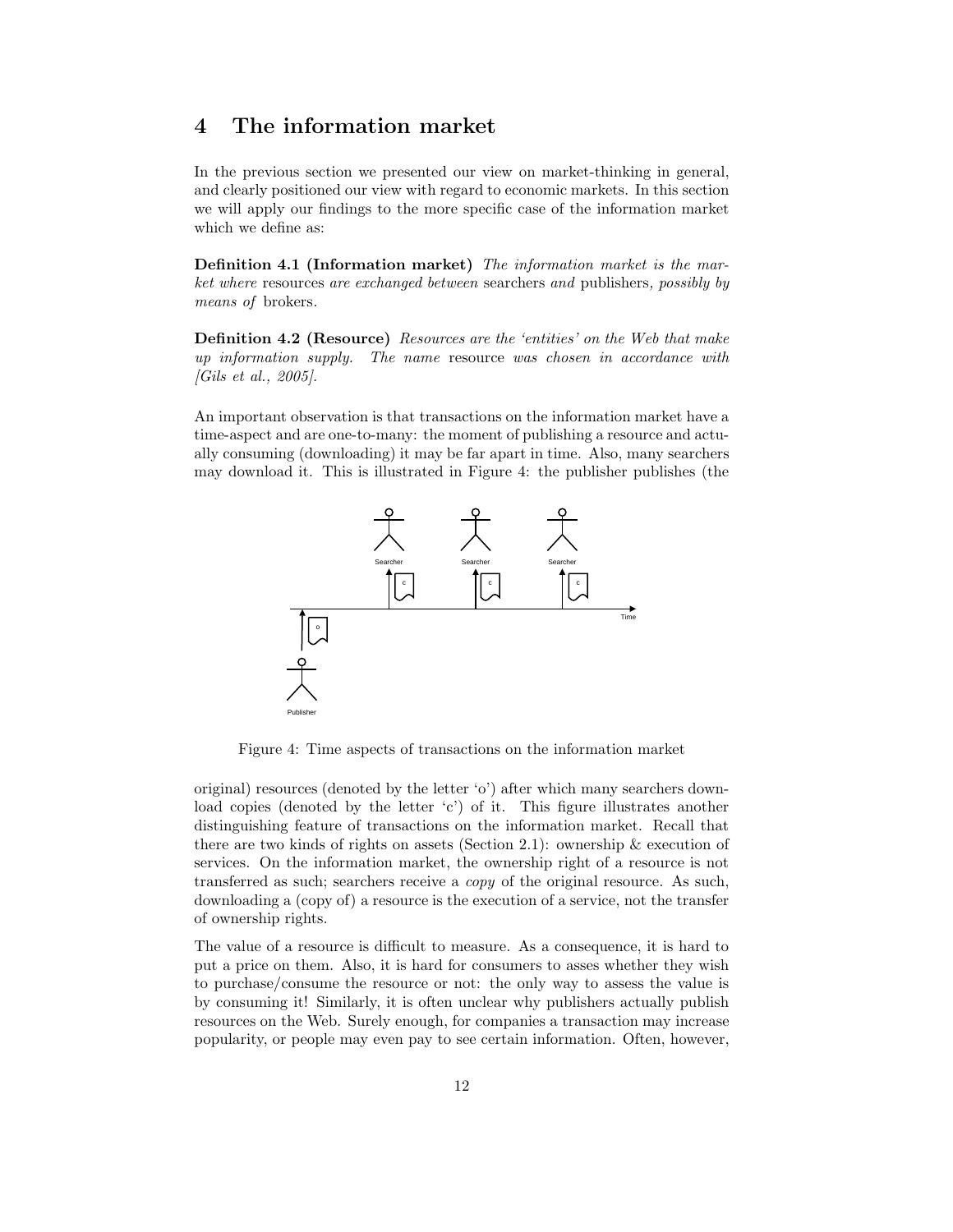this is not the case. Concider, for example, the  $Wikipedia<sup>3</sup>$  case. Wikipedia is a free, online encyclopedia. What do authors, participating in this project gain?

In [Alstyne, 1999] the authors stress that resources typically do not behave like assets and that information quantity can not be used directly to decide which resource is better. The authors observe that two approaches to information should be treated as a dual concept. On the one hand, information can be seen as a reduction in uncertainty (i.e. the Baysian approach). On the other hand, it can be seen as a description of a state transition (i.e. a Turing Machine approach). This observation is the basis for a framework to asses the value of resources. Another approach for pricing and valuing information can be found in [Shannon and Varian, 1999].

Several other approaches relating to the value of resources have been proposed in the literature over the last few years. For example, the work of Gryce (see e.g. [Cruse, 2000, p. 355–358]) focuses on conversations but can also be applied to analyze the value of resources. In this respect Gryce proposes four maxims: the maxim of quantity, the maxim of quality, the maxim of relevance and the maxim of manner. Results from the field of multi-dimensional data modeling can also be used to model the different characterizations of the value of a resource. In [Pedersen and Jensen, 1998] many different dimensional types characterize a fact type; e.g. the fact type Patient can be characterized by the dimensional types Diagnosis, Residence, Social Security Number, Name, etcetera. In [Vishik and Whinston, 1999] the double coincidence of wants is described as:

Double coincidence of wants relates to the fact that both traders involved in an exchange transaction without a recognizable currency should find the other agent's offering useful and desirable.

The authors then observe that this is the core source of inefficiency in resourcebased transactions; instead of simply acquiring a desired resource a player has to locate another player that not only offers the desired resource but is also willing to exchange it for the proposed payment. It is argued that the main function of brokers is to eliminate friction in the market by decreasing the search efforts. Brokers are considered to be value adding because most users do not have the expertise to properly asses the quality of resources.

In summary: it is hard, to say the least, to pick a value domain for the information market. We will adopt a multi-dimensional view on this domain:

- Information : the information that may be provided by a resources. This refers to the actual 'content' of a resource.
- Structure : concerned with the form (report, audio, summary, outline) and format (PDF, Xml, Word) of a resource.
- Emotion : dealing with the emotional effect (pretty/ugly/inspiring) that a resource may have when it is consumed.

These value domains closely correspond to three aspects of architecture as introduced by Vitruvius, a Roman writer, architect and engineer, active in the 1st century BC. These aspects were called utilitas (which corresponds to

 $3$ http://www.wikipedia.org/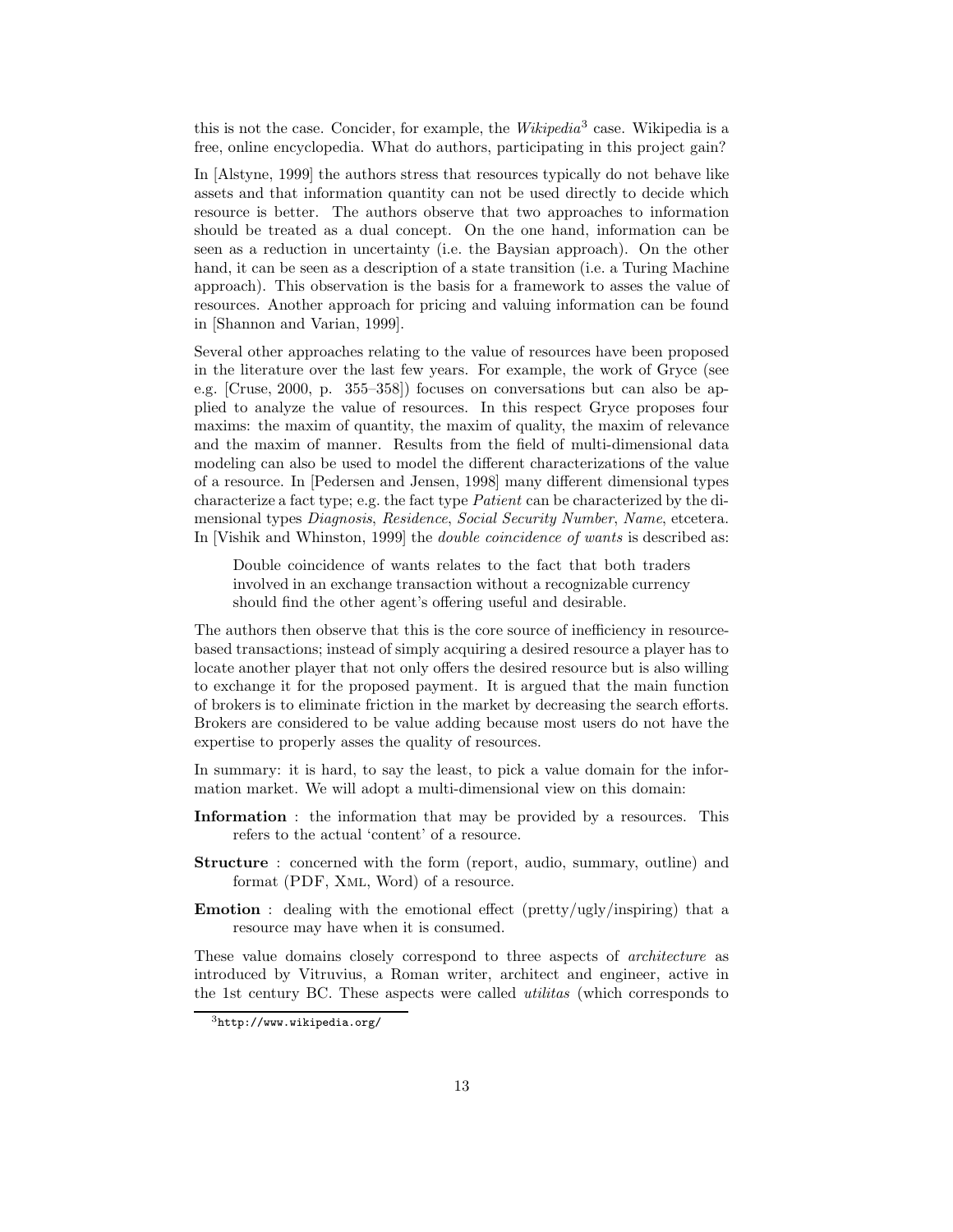our informational domain), firmitas (which corresponds to our structural domain) and *venustas* (which corresponds to our emotional domain). See e.g. [Rijsenbrij, 2004, Vitruvius, 1999, Wiki, 2004] for details.

Concider as an illustration, the situation depicted in figure 5:

- The left "spiderweb" shows an example where the emotional value does not play a very important role, but informational and structural value do. An example would be: searching for a time table for trains on a mobile phone using WAP. The constraints on what a resource must be about is high (specificity). Also, the constraints on its form are important (size, type of resource etc.).
- The right "spiderweb" is completely different. In this case the emotional value is important. An example would be (an image of) a painting that inspires people on the work floor, that stimulates them in their creative process. The topic and form are less important in such case.



Figure 5: Value on the information market

The costs associated to a resource also fits the above discussed multi-dimensional domain. For a searcher these costs would, for example, include:

- Information : The costs of actually obtaining the resource such as search costs (time and money), costs for the Web-connection etc.
- Structure : The amount of disk space needed to store the information resources at a convenient location, computing capacity needed to display the information resource, etc.
- Emotion The costs associated to actually conceiving the resource (i.e. the cognitive load associated with interpreting and understanding the resource. These are costs from the informational domain. See e.g. [Tardieu and Gyselinck, 2003] for more details.
- For a publisher these costs would, for instance, include:
- Information The costs associated to creating the resource such as time and effort.
- Structure The costs associated to storing the resource such as disk space, as well as required computing power in creating the resource.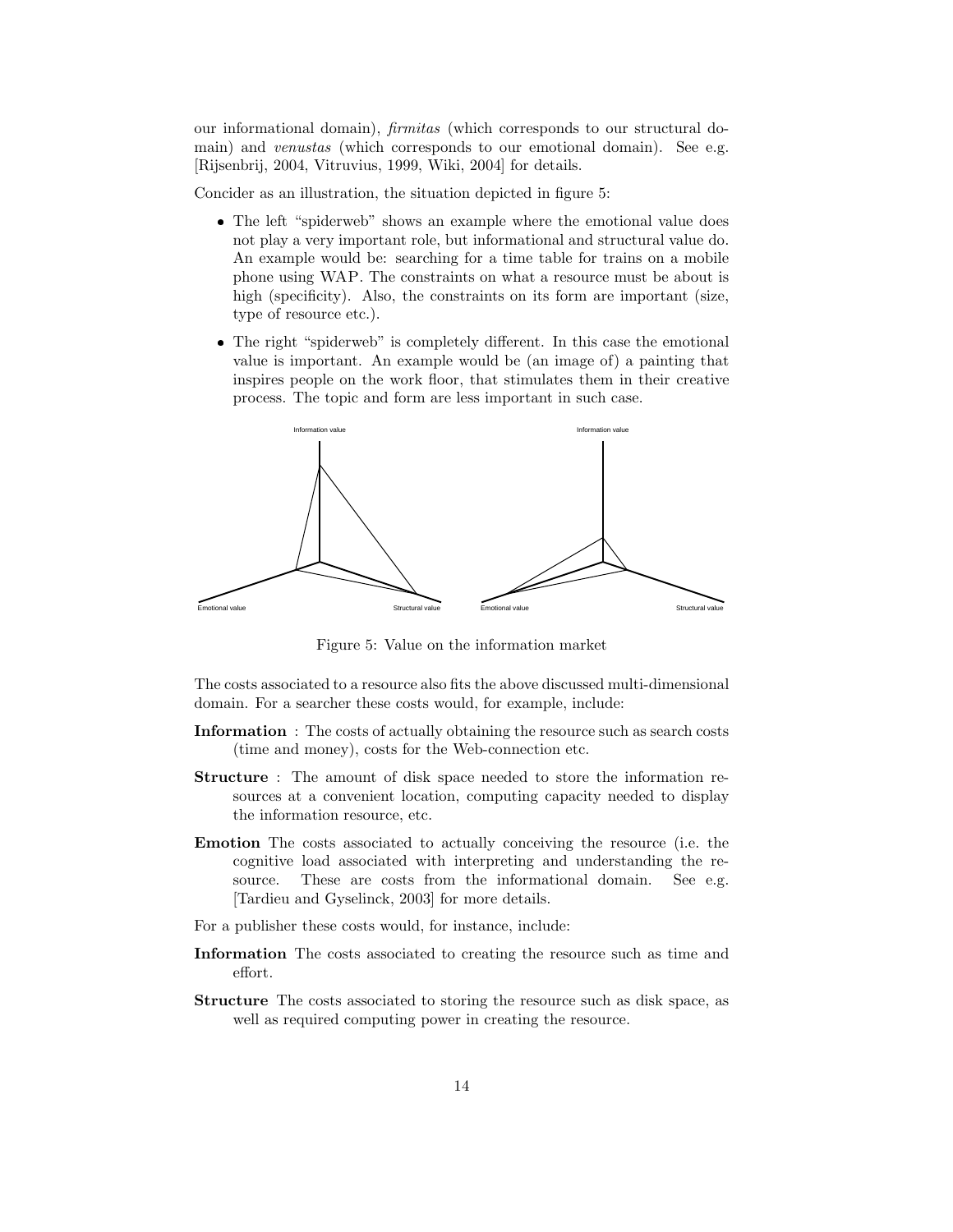Emotion Intellectual energy needed to create the contents of the resource. This may also be referred to as cognitive load [Bruza et al., 2000].

In summary, the behavior of searchers and publishers on the Web is hard to explain using a (multi dimensional) value domain. Because of the assumption of rational behavior (See Axiom 7) we know that they only participate in transactions if they expect to gain something from these transactions. In case of consumers: they expect to be able to reduce his information need; to "fill his information gap".

# 5 Value on the information market

In this section we present a more detailed view on how our complex view of value may work in practice. To achieve this we consider each of the value dimensions in turn. Section 5.1 will present infons as a conceptual way of looking at information value and includes suggestions on how to implement them. In Section 5.2 we will outline a transformation framework for dealing with structural value. Finally, in Section 5.3 we will discuss some aspects of emotional value.

### 5.1 Information value

In this section we focus mainly on the informational domain. Our goal is to gain insight in the strategies of information consumers on the information market as well as to show that infon algebra's can be used to model the intentional description of the information gap of searchers and the characterisation of resources. In this section we aim to provide a deeper understanding of the informational value domain and its application in the information market.

What information exactly is has been studied intensively before, see for example [Bruza and Proper, 1996, Devlin, 1990]. Different authors from different fields have provided diverse theories of the nature of information. The notion of information plays an important role in fields such as information retrieval [Rijsbergen, 1975, Salton and McGill, 1983], cognitive science [Stillings et al., 1995, van Oostendorp, 2003] database systems [Date, 1986, Codd, 1970], data modeling [Chen, 1976, Nijssen, 1989, Halpin, 1995, Hofstede, 1993] etcetera.

In this paper we take a modest approach to information theory, and only assume information to consist of information particles called infons as well as a specialisation operator. Infon theory has been suggested by Barwise [Barwise, 1989, Devlin, 1990], and applied to the field of information retrieval by [Rijsbergen and Lalmas, 1996]. This broad view on information is in line with the approaches taken in [Landman, 1986] and [Barwise, 1989]. Infons can be thought of as imaginary objects in the sense that they cannot be denoted or named explicitly.

An infon algebra is referred to as  $\mathcal{IF}$ . Formally, it is a structure

$$
\mathcal{IF} = \langle \mathcal{I}, \rightarrow, \bot, \top \rangle
$$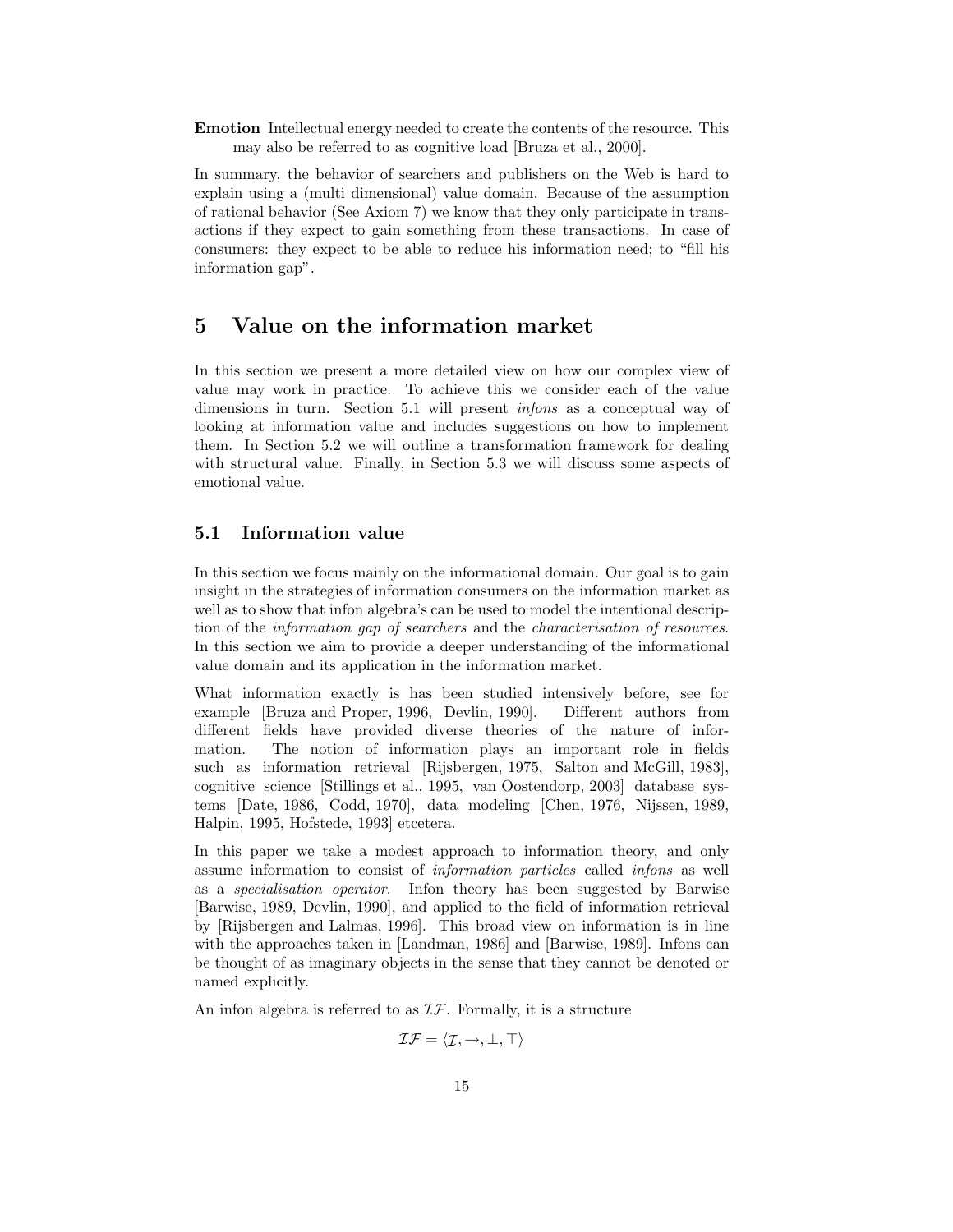where  $\mathcal I$  is the set of all infons.  $\bot$  and  $\top$  are special infons, corresponding to the least and the most meaningful information particles respectively. Furthermore,  $\rightarrow$  is a relation to compare the information content of infons; it denotes the specialisation relation.

#### 5.1.1 The specialisation operator

The main property of infons is that they can be compared with respects to their informational content. We use the generic term specialisation for such a comparison. If  $i \rightarrow j$  then we say that i is a specialisation of j or, j a generalisation of i. The specialisation of of infons can be interpreted as either information containment or precognition:

- Information containment expressing the fact that some information particles contain more information than others. For example, the statement (referred to as  $i_1$ ) grass tends to be green, but varies between brown and *green* contains more information than the statement (referred to as  $j_1$ ) *grass is usually green.* Statement  $j_1$  is obviously less informative than  $i_1$ . In this case the information of  $i_1$  contains the information of  $j_1$ , or: grass tends to be green, but varies between brown and green contains grass is usually green. This is denoted as  $i_1 \rightarrow j_1$ . The specialisation relation is interpreted as an information containment relation.
- Precognition expresses the fact that, in order to understand an information particle, another information particle is required. Concider the following example: it is impossible to understand Pythaghoras' Theorem (referred to as infon  $i_2$ ) without understanding the concept of *triangle* (referred to as infon  $j_2$ ). In other words, infon  $j_2$  is a prerequisite for infon  $i_2$ . This is expressed as  $i_2 \rightarrow j_2$ . The fact that *Pythagoras' Theorem* is a specialization of triangle is interpreted as a precognition relation.

From a logical point of view, we would express this as: infon  $i_1$  involves infon  $j_1$ , or as: infon  $j_1$  is a consequence of  $i_1$ . So from having the knowledge grass tends to be green, but varies between brown and green we can conclude the knowledge grass is usually green as a consequence. This is denoted as  $i_1 \rightarrow j_1$ . Our second example may be formulated as: if a person has knowledge of Pythagoras' Theorem then we can conclude this person has knowledge of *triangle*. This is denoted as:  $i_2 \rightarrow j_2$ . As an analogy, consider the boolean proposition  $p \implies q$ . Then it is said that p is a sufficient condition for q, or that q is a necessary condition for  $p$ . Using the analogy of this latter formulation is seems reasonable to view  $j_2$  as information that is prerequisite to grasp the infon  $i_2$ : knowledge of triangles is prerequisite to knowledge of Pythagoras' Theorem.

#### 5.1.2 Properties of the specialisation operator

The properties of an infon algebra are described as properties of the relation  $\rightarrow$ . This is assumed to be a partial order on infons. This is in line with Dretske's Xerox principle ([Barwise and Etchemendy, 1990]).

Axiom 8 (reflexivity)  $i \rightarrow i$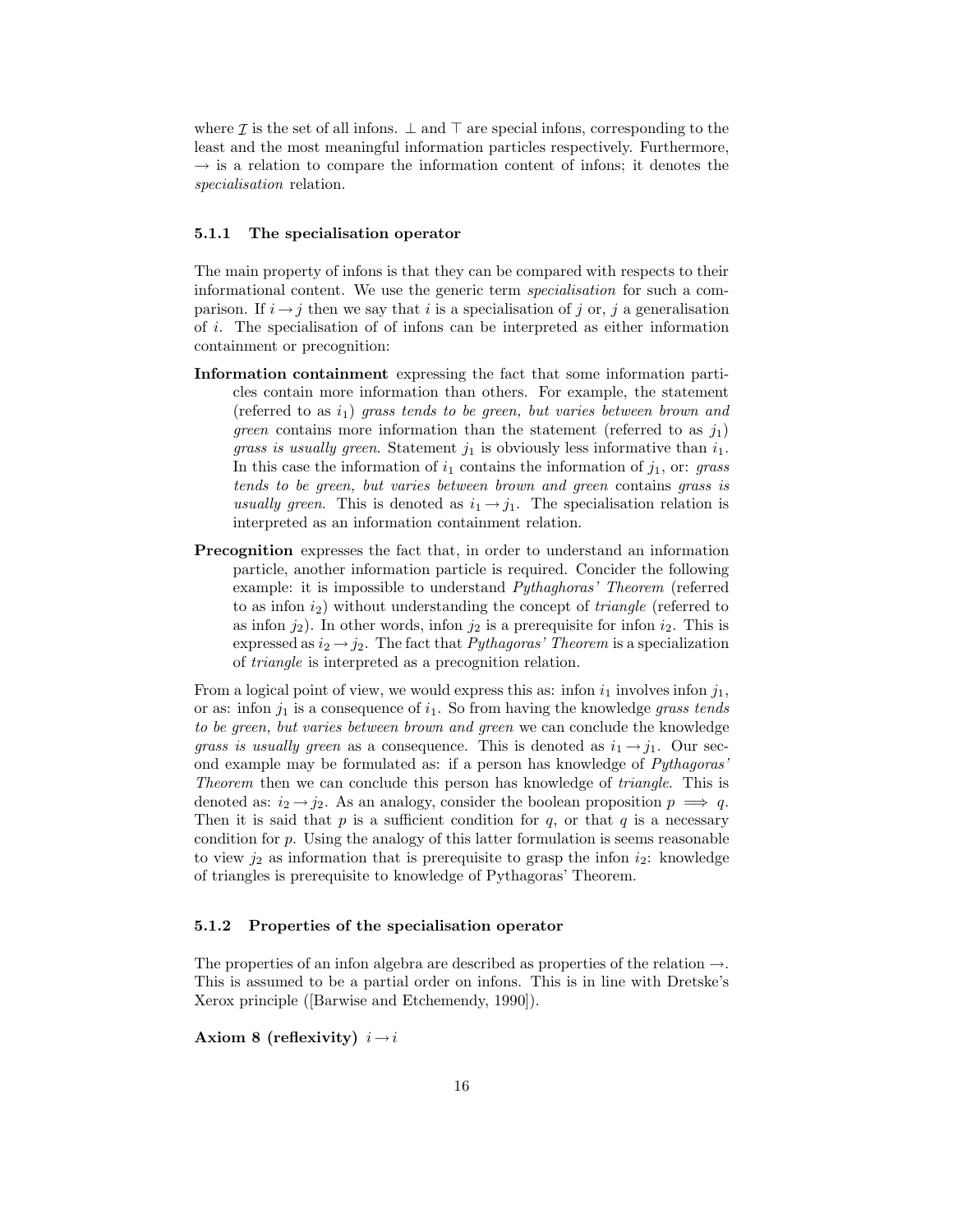Axiom 9 (anti-symmetry)  $i \rightarrow j \land j \rightarrow i \implies i = j$ 

Axiom 10 (transitivity)  $i \rightarrow j \land j \rightarrow k \implies i \rightarrow k$ 

Two special infons are assumed, a most specific infon  $(\perp)$  and a least specific (most general) one  $(\top)$ . They are characterized by:

Axiom 11 (top element)  $i \rightarrow \top$ 

#### Axiom 12 (bottom element)  $\perp \rightarrow i$

These properties state that the infon  $\perp$  is a specialisation of every infon whereas every infon is a specialisation of ⊤. As such, ⊤ can be interpreted as a *world*view. An example would be the view that the world consists of keywords and collocations of keywords. Another example would be the view that the world consists of concepts (in which case the lattice-structure would be a concept lattice). Similarly,  $\perp$  can be interpreted as the infon that is so specific that is no longer meaningful. Example 5.1 illustrates how keywords can be used as operationalize an infon algebra in practice.

Example 5.1 (Flat keyword lattice) The most simple indexing mechanism for documents is to use a set of keywords. Each keyword represents some semantical unit. We extend this set with two special 'keywords':  $\perp$  and  $\top$ . In



Figure 6: The lattice for keywords

its most simple form, all keywords are assumed to be independent. As a consequence, if  $i \rightarrow j$  then either  $i = \perp$  or  $j = \top$ . The resulting structure is called the flat keyword lattice. Figure 6 illustrates such a structure.

#### 5.1.3 Infons and information value

In the previous subsection we've presented properties of infon algebras. Resources can be used by using the containment relation: the resource is seen as a big infon which can be decomposed using the specialisation operator. Similarly, the knowledge / information gap of searchers can be expressed as an infon.

Still, we're faced with the problem of 'implementing' infons as they are merely a conceptual construct. Concept lattices [Wille, 1982] or (power)index expressions [Bruza, 1990] seem to be a logical choice. In Section 6 we will present an example that uses index expressions.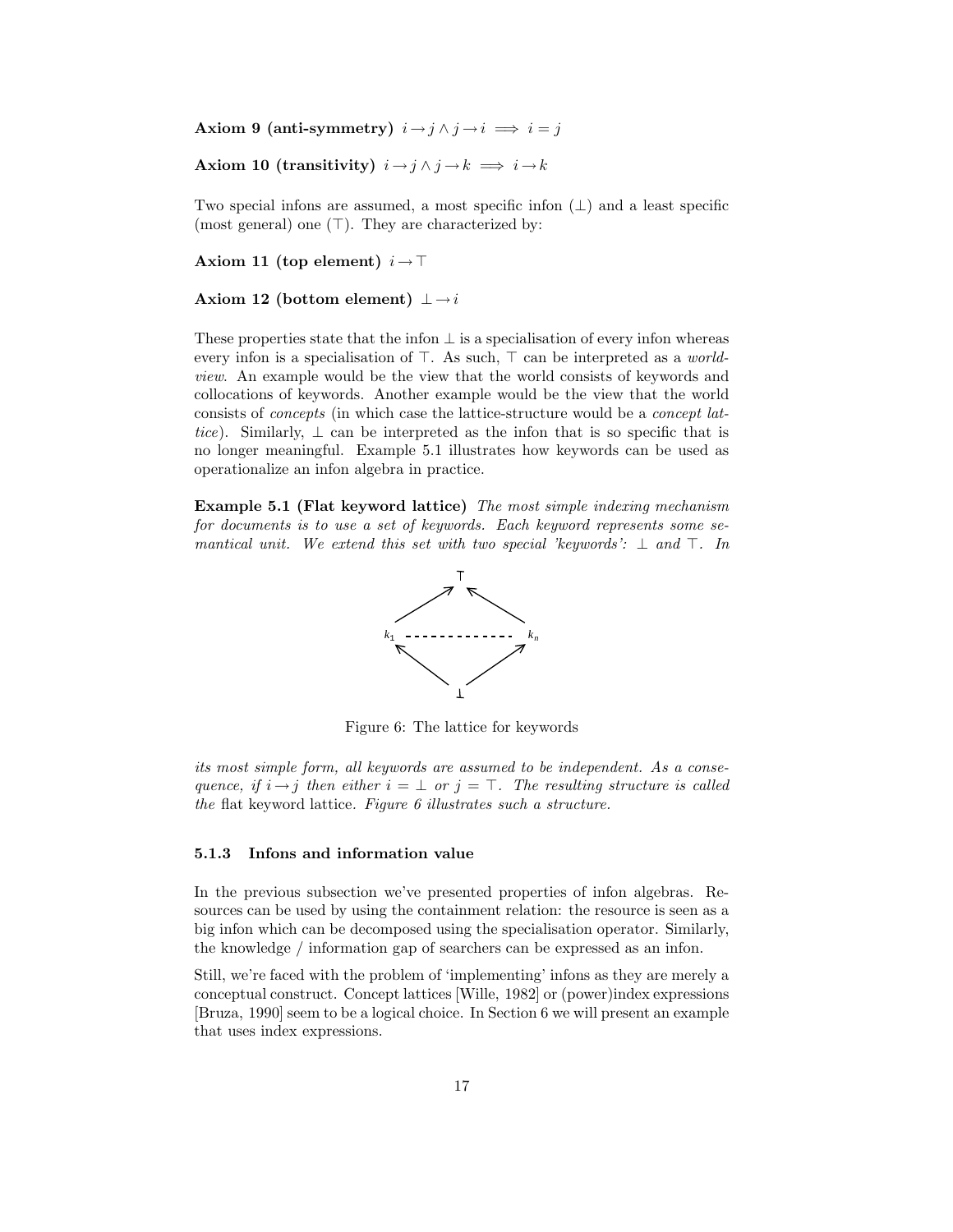### 5.2 Structural value

As was explained before, the structural value of a resource on the Web has to do with its form and format. We have presented a model for resources / information supply in [Gils et al., 2004, Gils et al., 2005]. To explain the structural value of assets we re-use parts of this model here. Let  $RS$  be the set of all resources, and IR be the set of all information resources. Information resources are 'things' (in the real world) and resources are about these information resources (see Section 5.1). The combination of a resource and the information resource(s) it is about is called a *representation*. Let  $\mathcal{RP} \subseteq \mathcal{RS} \times \mathcal{IR}$ , InfoRes :  $\mathcal{RP} \rightarrow \mathcal{IR}$  and DataRes :  $\mathcal{RP} \rightarrow \mathcal{IR}$ . In other words, the fact that resource monalisa.eps is a representation being about information resource The Mona Lisa (the painting) is modeled as follows:

 $r \in \mathcal{RP}$  such that InfoRes $(r)$  = The Mona Lisa  $\wedge$  DataRes $(r)$  = monalisa.eps

The relation between resources and information resources is many to many (signifying that resources can be about more than one information resource and that an information resource can be represented by more than one resource). Furthermore, representations can be typed. The typing of representations deals with the form of resources. For example: resource monalisa.txt and monalisa.eps are both about information resource The Mona Lisa. One, however, is a textual description whereas the other is a picture of.

Similarly, the resources themselves are also typed, signifying the format issues. For example, the resource *monalisa.eps* is a *EPS* file (resource type).

Let  $\mathcal{EL} = \mathcal{RP} \cup \mathcal{RS}$  be the set of all *elements*. ALso, let  $\mathcal{RP}_{\tau}$  denote the representation types (forms),  $\mathcal{RS}_{\tau}$  denote the resource types (formats) and  $TP = RP_\tau \bigcup \mathcal{RS}_\tau$  then HasType :  $\mathcal{EL} \rightarrow TP$ . Obviously, all elements must be typed:

### Axiom 13 (Total typing)  $e \in \mathcal{EL} \implies \exists_{t \in \mathcal{TP}} [e \text{ HasType } t]$

This (brief outline of the) model illustrates how the form/ format issues work. It does not, however, explain how (resources with) forms/ formats can be compared in terms of value. For example:

- $\bullet$  Is a PDF more valueable than a HTML file when a searcher really wants a Word document?
- $\bullet$  Is a *Summary* more valueable than a *keyword-list* when a searcher really wants a movie?

One of the tasks of brokers on the information market is to estimate the *aptness* or resources to searchers<sup>4</sup>. Brokers can, however, be value adding by *transform*ing resources such that the form/ format is changed according to the searchers desires. In the remainder of this section we will outline a transformation framework (based on our earlier work, e.g. [Gils et al., 2004, Gils et al., 2005]).

<sup>&</sup>lt;sup>4</sup>We use the term aptness to indicate the valuation of resources on the Web. Aptness is more than just (topical) relevance!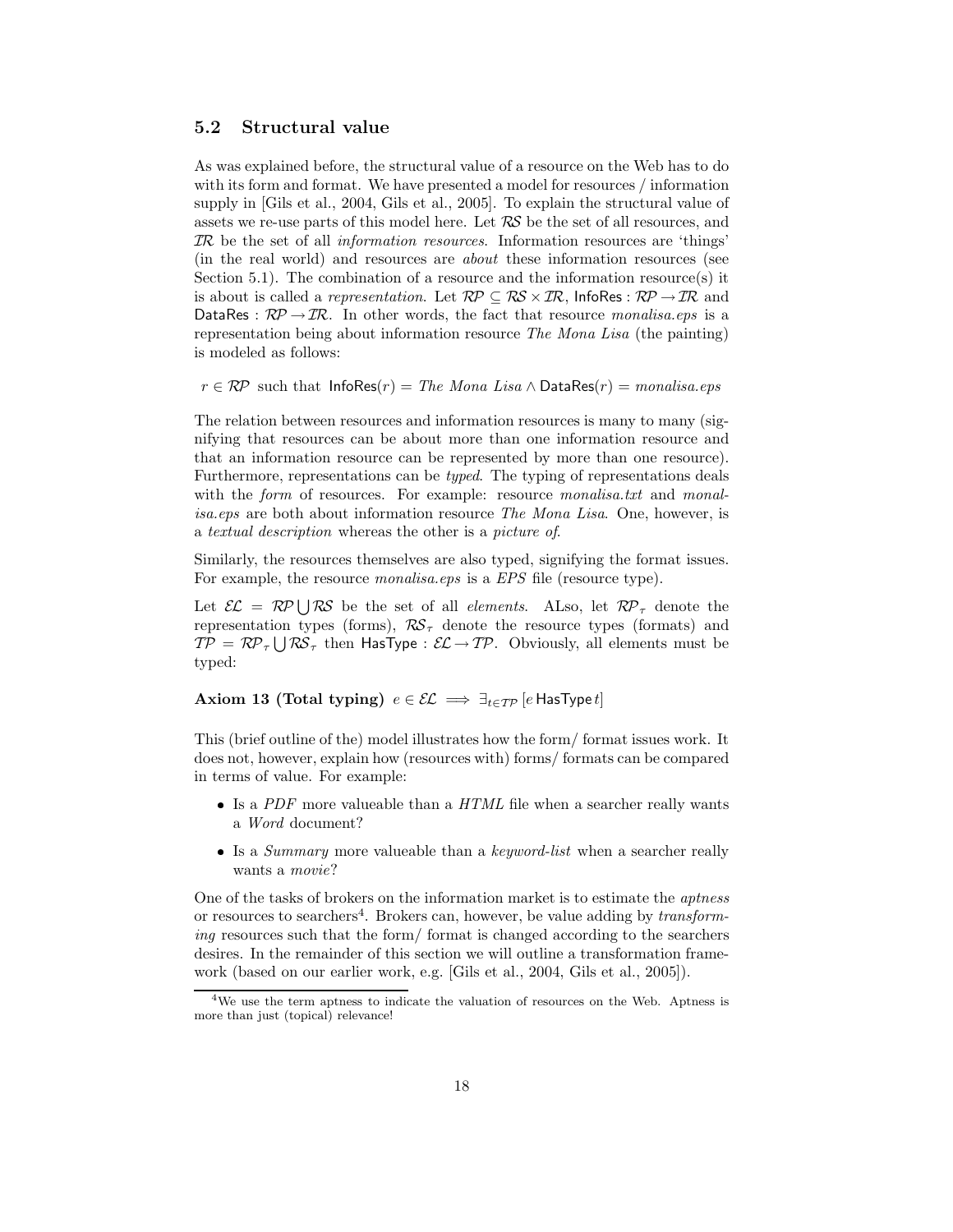Transformations transform one resource into another. More specifically, a transformation transforms instance of an input type to another instance of its output type. More formally, let  $TR$  be the set of all transformations and let Input, Output :  $TR \rightarrow RP_{\tau}$ . For example, let  $T \in TR$  be a transformation with  $\mathsf{Input}(T) = HTML$  and  $\mathsf{Output}(T) = PDF$ . Applying this transformation to a HTML file will result in a PDF file. However, if this transformation is applied to a non HTML file then the result will be void. As an abbreviation we introduce:

$$
t_1 \xrightarrow{T} t_2 \triangleq \text{ Input}(T) = t_1 \land \text{Output}(T) = t_2
$$

Note that  $T \in \mathcal{TR}$  is merely the name/ placeholder for a transformation. Its actual semantics (what the transformation does) is denoted by  $\overrightarrow{T}$  such that the application of this transformation to a resource  $r_1$ , resulting in  $r_2$  is denoted as  $\overline{T}(r_1) = r_2$ . Lat but not least, (complex) transformations can be constructed from other transformations as long as the input type of one transformation matches the output type of the other transformation. The semantics of the complex transformation, then, is the application of one transformation after the other:

$$
t_1 \xrightarrow{T_1} t_2 \wedge t_2 \xrightarrow{T_2} t_3 \implies \exists_{T_3} \left[t_1 \xrightarrow{T_3} t_2 \wedge \overrightarrow{T_3} = \overrightarrow{T_2} \circ \overrightarrow{T_2}\right]
$$

An example illustrates how this can be used. Let  $t_1 \in \mathcal{RS}_{\tau}$  is the type HTML and  $t_1 \in \mathcal{RS}_{\tau}$  is the type Ascii. Furthermore, let  $t_1 \xrightarrow{T_1} t_2$  and  $t_2 \xrightarrow{T_2} t_2$  where  $T_2$ is an abstract generator for Ascii files. Suppose a searcher prefers his resource to be an abstract in Ascii. If a broker finds a HTML file which is not an abstract (full-text) then transforming it will improve the aptness for this specific searcher. I.e. the browswer is value adding!

### 5.3 Emotional value

The previous subsections suggest that it is possible to deal with informational value and structural value. In this section we (briefly) consider emotional value. Emotional value deals with such aspects as:

- $\bullet$  How *pretty* is a resource (e.g. a picture)
- How *eloquent* is a poem.
- In what mood is the searcher.

Surely enough, these influence the search process. For example, if a searcher is in a mood where s/he's highly motivated to learn about a topic for an exam then s/he will (mentally) be better equipped to read and study complex material than in other situations (i.e. in a lazy mood). Unfortunately, it is not clear how to deal with this notion of value on the information market. This is part of future research.

# 6 Application

In previous sections we have outlined a theorie to discuss transactions on the information market from an economic perspective. Our claim is that such theory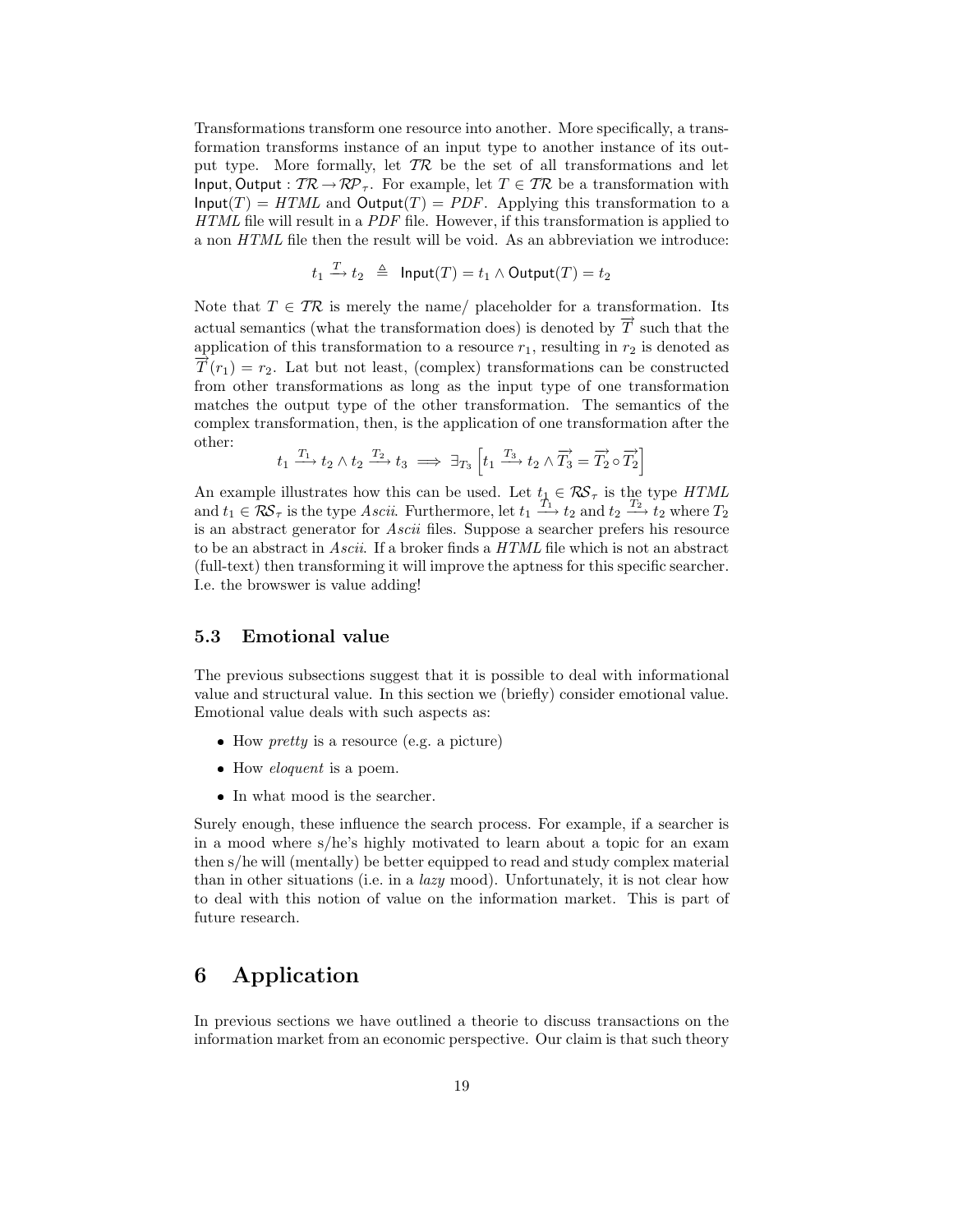not only provides insight in retrieval problems on the Web, but can also be used as aid for designing and implementing novel search tools. In this section we will present an example of how a retrieval system could work using our view on value. Furthermore, we will show which transactions take place.

# 6.1 Setting

The setting for our "experiment" is a digital library (DL) for scientific papers and data. This DL offers several resources:

- scientific publications and a wide range of meta-data (i.e. when it was published, by whom, in which journal etcetera),
- relations between publications such as citations/references,
- profiles of authors consisting of a short bio, research interests and a list of past publications,
- a wide range of datasets in either XML or ASCII format.

Each of these resources are available in a variety of forms  $(\mathcal{RP}_{\tau})$  and formats  $(\mathcal{RS}_{\tau})$ . To facilitate (potential) customers, the DL offers freebies such as abstracts of scientific articles or a small subset of a dataset.

The DL offers search functionality which is being taken care of by an external player (broker). As such, there is a transaction between the broker and the DL: Let s denote the search service as offered by the broker (denoted  $B$ ) for a certain period and let  $p_1$  denote the payment for this service by the DL (denoted D):

$$
T = \{s[D]p_1, p_1[B]s\}
$$

The broker is faced with the problem of characterising the resources offered by the DL. In terms of our model this means that it must be able to calculate the value of resources to searchers. Since (it is presumed that) emotion has no place in scientific publications and data sets, this characterisation is based on informational value and structural value. The task of the broker can be summarized as follows:

Compose the true information need of a searcher in terms of informational value and structural value, and present the apt resources to her.

### 6.2 Informational value

In Section 5.1 we have described how infons can be used to represent an informational value domain. However, we observed that infons are intangible, they can not be directly harvested from resources. One of the main properties of the described infon algebra is that it forms a lattice. We propose to use index expressions to construct such a lattice structure which is commonly called a power index expression (See e.g. [Bruza, 1990]). Index expressions have the following syntax:

IdxExpr → Term {Connector IdxExpr}<sup>\*</sup>  $Term \rightarrow String$ Connector  $\rightarrow$  String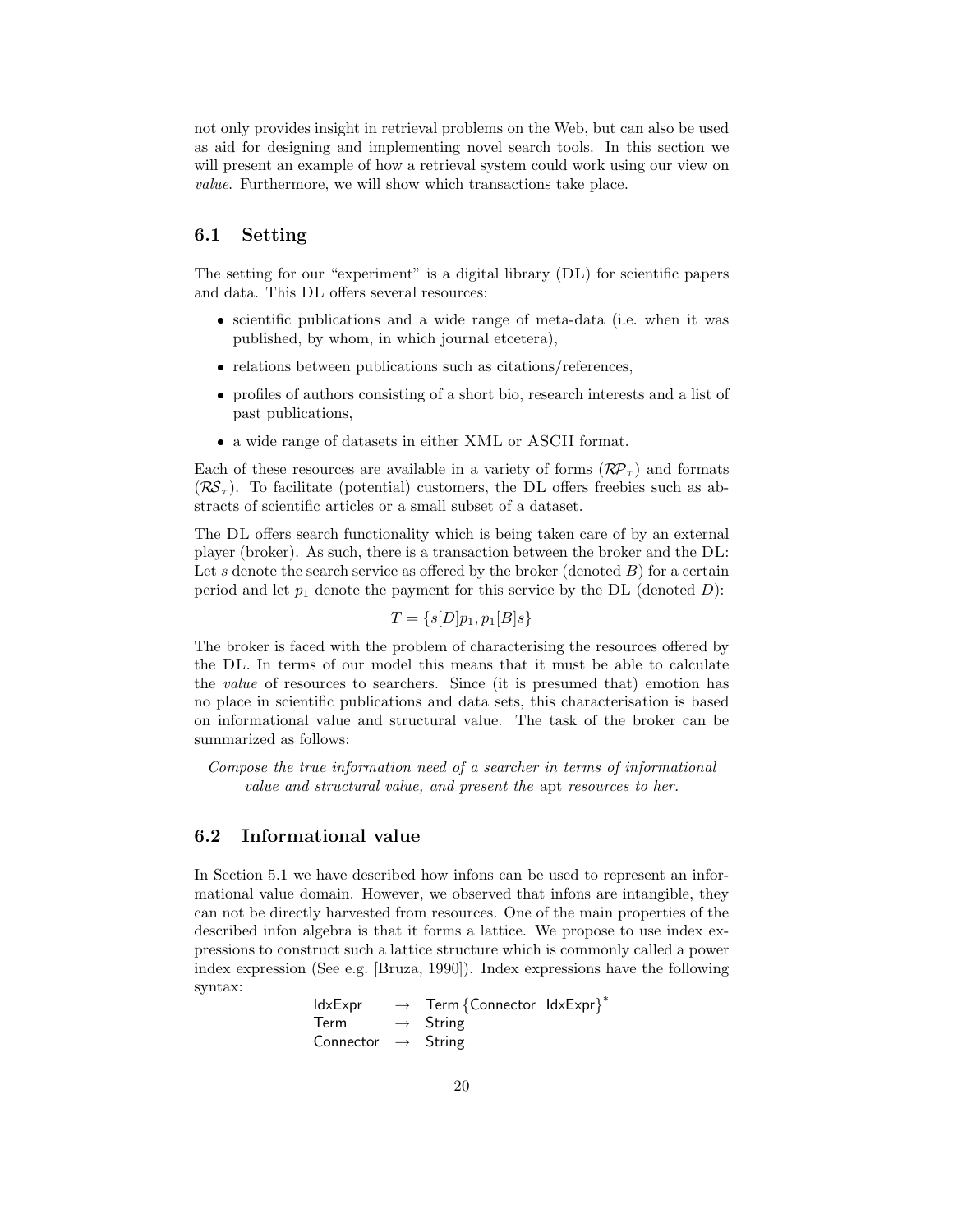Brackets can be used to disambiguate base index expressions. Also, · denotes the empty connector. An example of such a base index expression is attitudes to (courses of students) in universities. Another example is the expression attitudes of (students of universities) to (war in Vietnam). The lattice structure called power index expression is the set of all index subexpressions including the empty index expression denoted (in conformance to our infon algebra) ⊥. The power index expression of the last example is shown in Figure 7. More details on the construc-



Figure 7: Example of a power index expression

tion of indexexpressions is provided in [Bruza and Weide, 1990, Bruza, 1990].

Simply put, we use (power)index expressions as a representation for infons. For each node in the power index expression the broker records which resources are (topically) relevant, i.e. have a high informational value. Searching can now be implemented using *Query by Navigation*(See e.g. [Bosman et al., 1998, Grootjen, 2000, Hofstede et al., 1996]). This works as follows:

- The searcher gives the broker an index expression to start with (in its shortest form this is a single Term).
- The broker finds the node in the lattice confirming to this index expression and offers te searcher the opportunity to either specialize or refine his query untill she is satisfied.
- Once the searcher is done specifying (the informational part) of her need the broker 'knows' which resources to work with.

# 6.3 Structural value

The structural value of resources is put to the fore by their forms, formats and the relations they have with other resources as the following examples of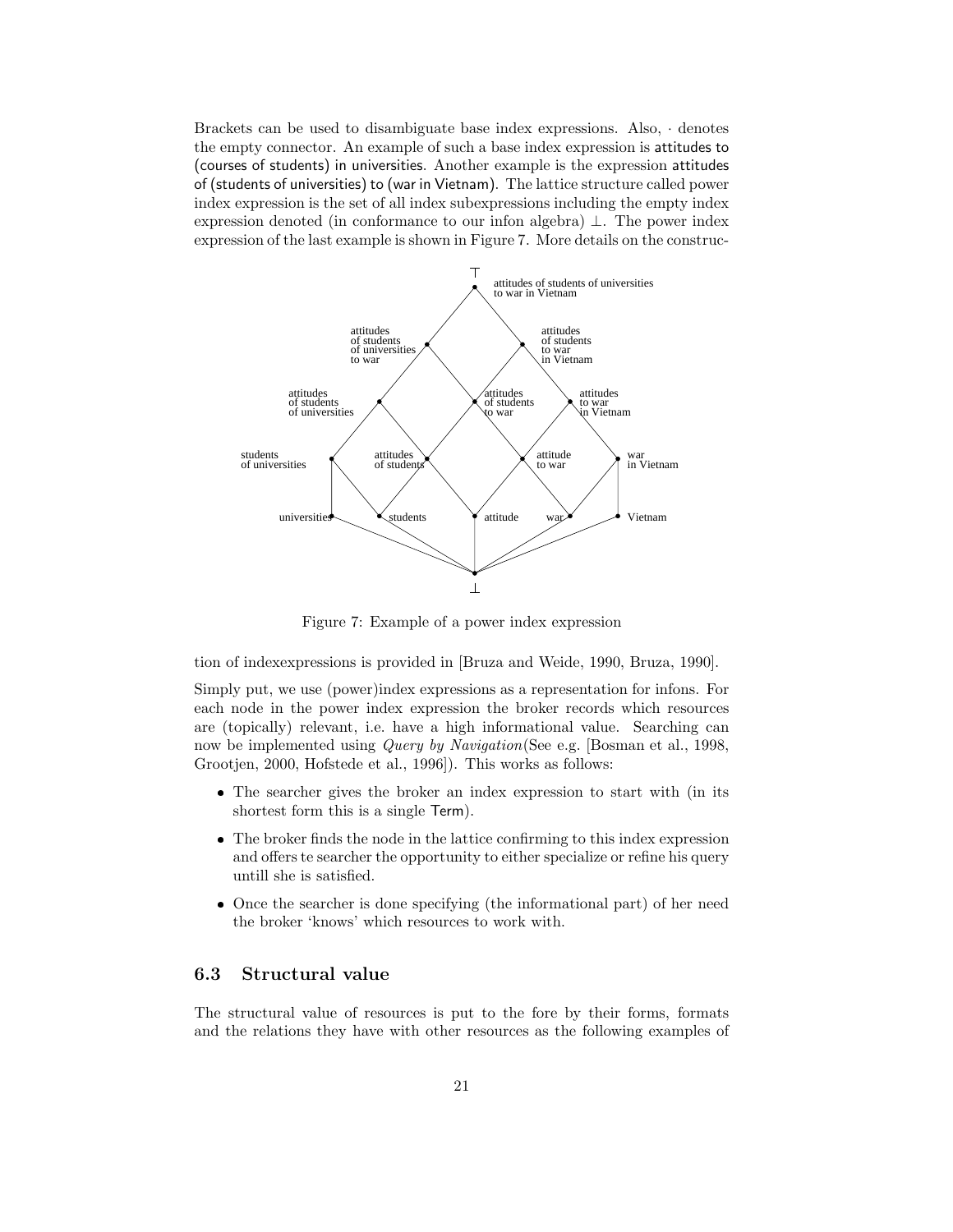(structural aspects of) queries show:

- The resource must be in the format PDF.
- The resource must be an author profile.
- The resource must have a reference to my own article.
- The resource must be based on dataset  $x$ .

In Section 5.2 we presented a framework for transformations. With these transformations we can manipulate form and formats of resources meaningfully; that is, if user preferences are known. In other words, the broker must figure out the user preferences with regard to form and format while composing a query consisting of the true information need. This, obviously, also includes the relational aspects as illustrated in the above example.

To "retrieve" the necessary information from the user (i.e. to construct his information need) the broker can deploy many different ways. For example, the broker may offer a form which must be filled in, or it may engage in a dialog (using some formal language) with the searcher.

### 6.4 Searching

The search rocess roughly consists of two fases: the *query formulation* fase and the processing  $\mathcal{C}$  presentation fase. During the query formulation fase the



Figure 8: Search proces for the broker

broker interacts with a searcher to capture her information need. During the processing and presentation fase, the broker selects possible transformations to operate on the resources that were selected during the first face<sup>5</sup>. Last but not least, the final results (that is: with the apt resources) are presented to the user. Figure 8a illustrates the overal process, whereas Figure 8b illustrates the query formulation proces. The latter is fairly simple: the user can either start by specifying the informational part of his information need or with the structural part. After that she can go back and forth between the two untill satisfied with her query.

<sup>&</sup>lt;sup>5</sup>It is beyond the scope of this paper to present the nitty gritty details of a transformation selection algorithm. For details of such an algorithm see [Gils et al., 2005].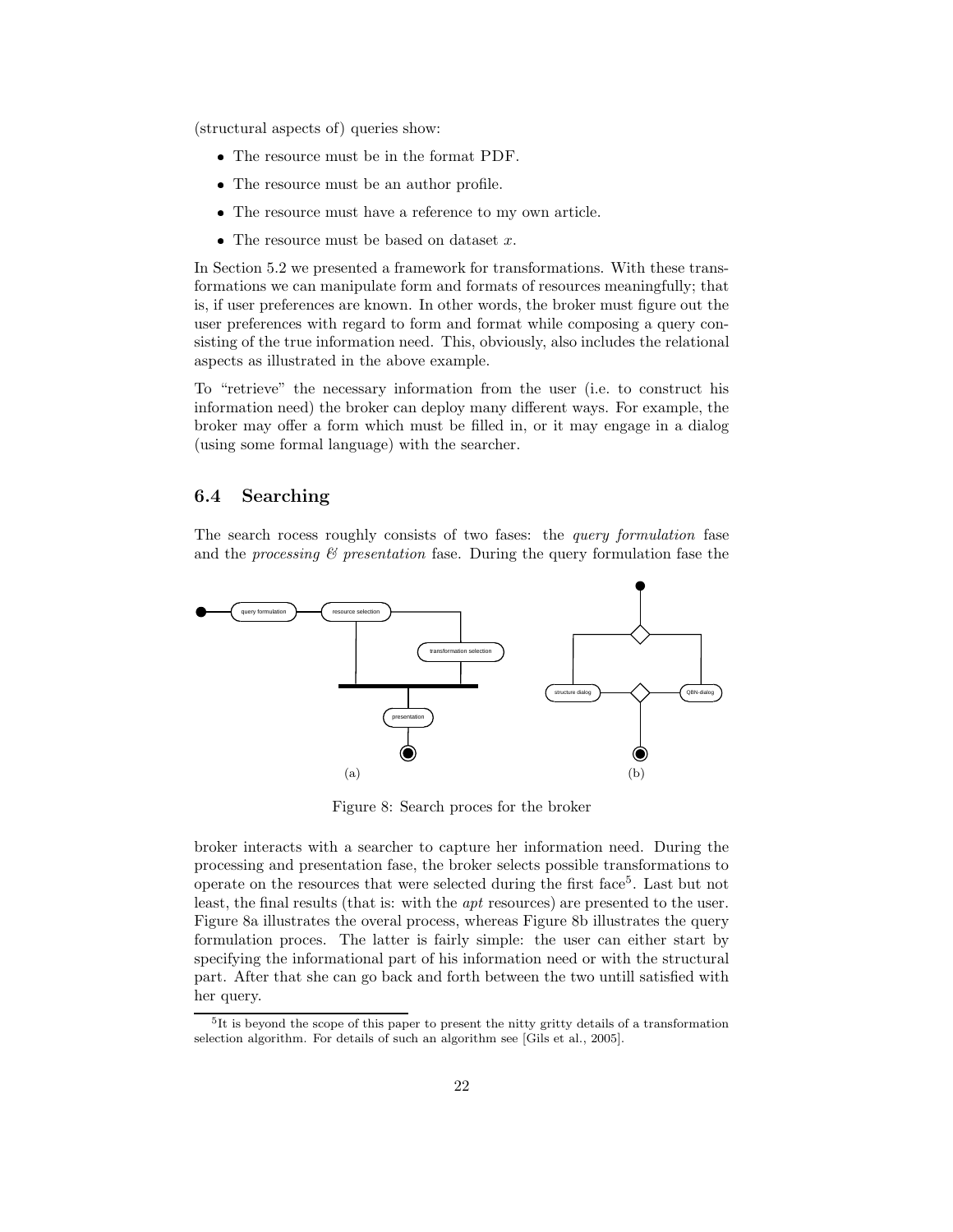### 6.5 A search scenario

Searcher J. Random Searcher (JRS), a Ph D student in information retrieval, surfs to the digital library for scientific data, being interested in a certain paper. She has recently read an article and wants to learn more about *index expressions*. She conctacts a search-broker to assist her in her search. A dialog with the broker follows. JRS starts out by specifying the topic of her search: index expressions. The broker processes these keywords and presents her with part of the graph shown in Figure 9, showing the power index expression representing the brokers knowledge of the world. Not being completely satisfied with her



Figure 9: The brokers knowledge of the world (partial)

query, she navigates via index expressions in information retrieval to construction of index expressions in information retrieval. Being satisfied with this part of her query, JRS moves on to specify the structural aspects of her information need. Just to be on the safe side, she indicates the search results must have a reference to [Bruza, 1990]. This also increases the chance of finding scientific papers. Furthermore, she indicates that the results must be available to her in PDF the format. As an after thought she indicates that the results must be in the form "scientific paper", just to be sure. This completes the query formulation fase.

The search broker now compiles the query and searches through its resources, finding exactly one relevant resource which is a scientific paper: [Ounis and Huibers, 1997]. Unfortunately this resource is only available in the Postscript format. After a check, it turns out that a transformation to PDF is available so it prompts JRS with the message that it has found 1 relevant resource. Once she accepts the resource (i.e. indicates that she wants to download it) the broker actually executes the transformation and presents JRS with the mentioned resource in the proper format.

From the perspective of JRS this transaction was succesful if the broker did a good job of assessing the value of this resource for her; more specifically, the transaction is succesful if she perceives the resource to be more valueable than the time and effort she spent in getting it. In that case the broker succeeded in being *value adding* while setting up this transaction.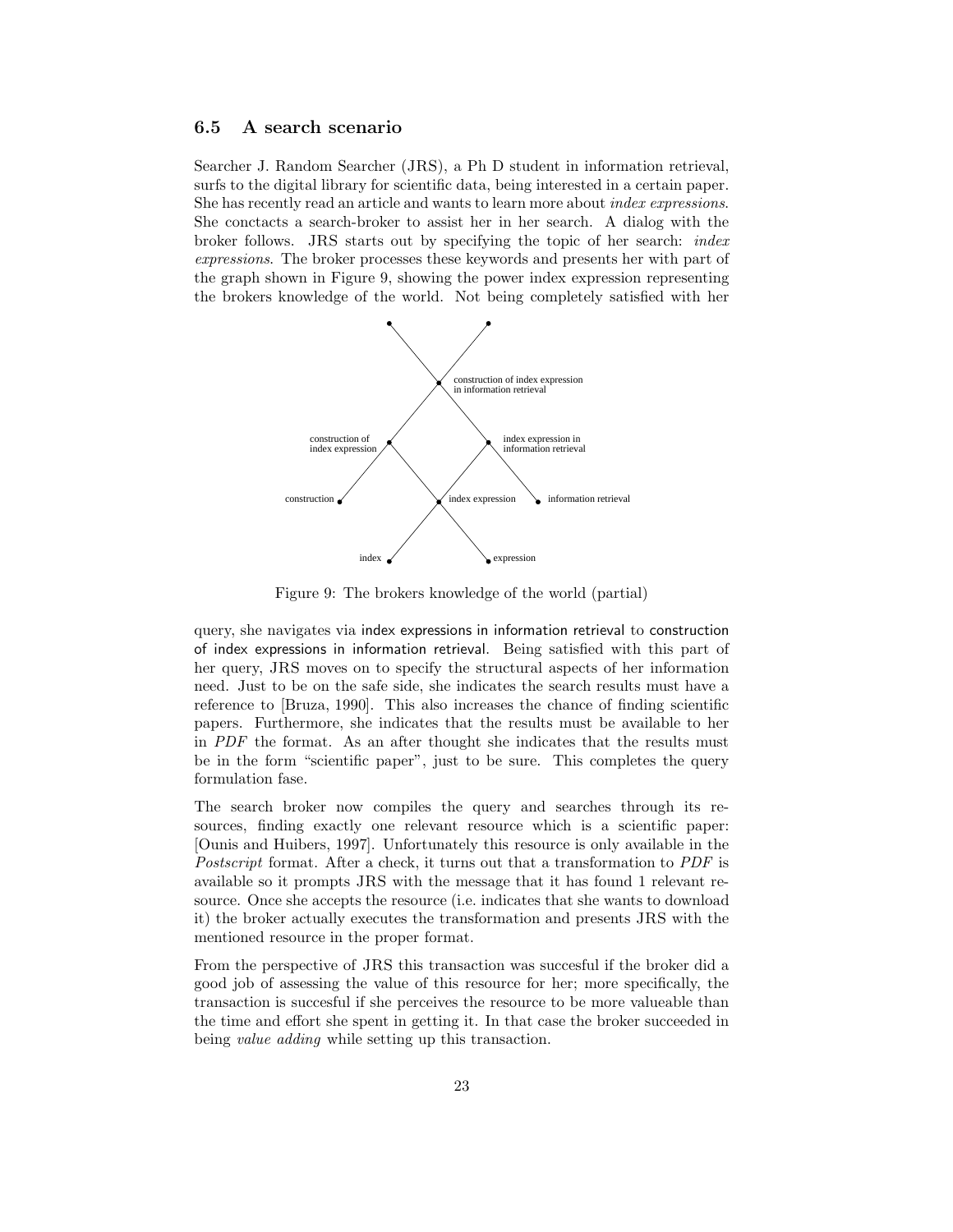# 7 Conclusions & future work

In this paper we have presented a formal model for transactions on the Web, from an economic point of view. The core building blocks for this model are the players on the web (suppliers, searchers, brokers) and the notions of value and transaction and the basic observation is that players engage in a transaction if they expect its benefit to exceed its costs. Two interesting observations about transactions on the information market are the fact that transactions have a time-aspect and that they are one-to-many: there may be a large difference in time between publishing a resource and downloading it and many people can download (more specificaly: make a copy of) this resource. Another interesting aspect deals with the notion of value: value is not 'tangible' and seemingly impossible to measure. We propose to use 3 dimensions on this value notion: informational value (dealing with the topic/ conentent of a resource), structural value (dealing with issues such as form and format of resources) and emotional value (dealing with issues such as beauty of resources, or the cognitive load associated with consuming it).

Even though our model is mainly descriptive in nature, some important lessons can be learned from it. First of all, the observation that value is multidimensional on the information market suggests that the traditional method for measuring the topical relevance of resources is insufficient; there's more to it than that. We propose to use aptness instead. Secondly, the role of brokers on the information market is not to be underestimated since (almost) all transactions are facilitated by brokers. These brokers facilitate in setting up transactions and are value adding for all parties. Note that these brokers should evolve to a sitatuation where they can also use the aptness notion.

Also, the results presented in this paper raise some questions for future research, closely related to the value notion as explained in Section 5 and the search process as outlined in Figure 8:

- characterisation of resources : the multi-dimensional value notion works rather nicely in theory. However, implementing in practice may be much more difficult. More specifically: how will the resources on be charactersized? Can the relations (and their types), the attributions (and their types) be recognized automagically? How well will the transformation inferences work in practice? How will emotional value be measured, if at all?
- value addition by brokers : in order for brokers to be effective they must be able to asses the value of resources to searchers. Even more, they must be value adding to the publisers of these resources as well. Smart brokers should exploit their unique position on the market to make both parties as well off as possible.
- query construction : in the search process there is a query formulation fase which consists of two (repeating) steps. Combining the results of these steps in a proper query is, probably, a challenge in itself.
- interface : designing and implementing a user interface for brokers on is, probably, an interesting challenge, especially in the dialog-form.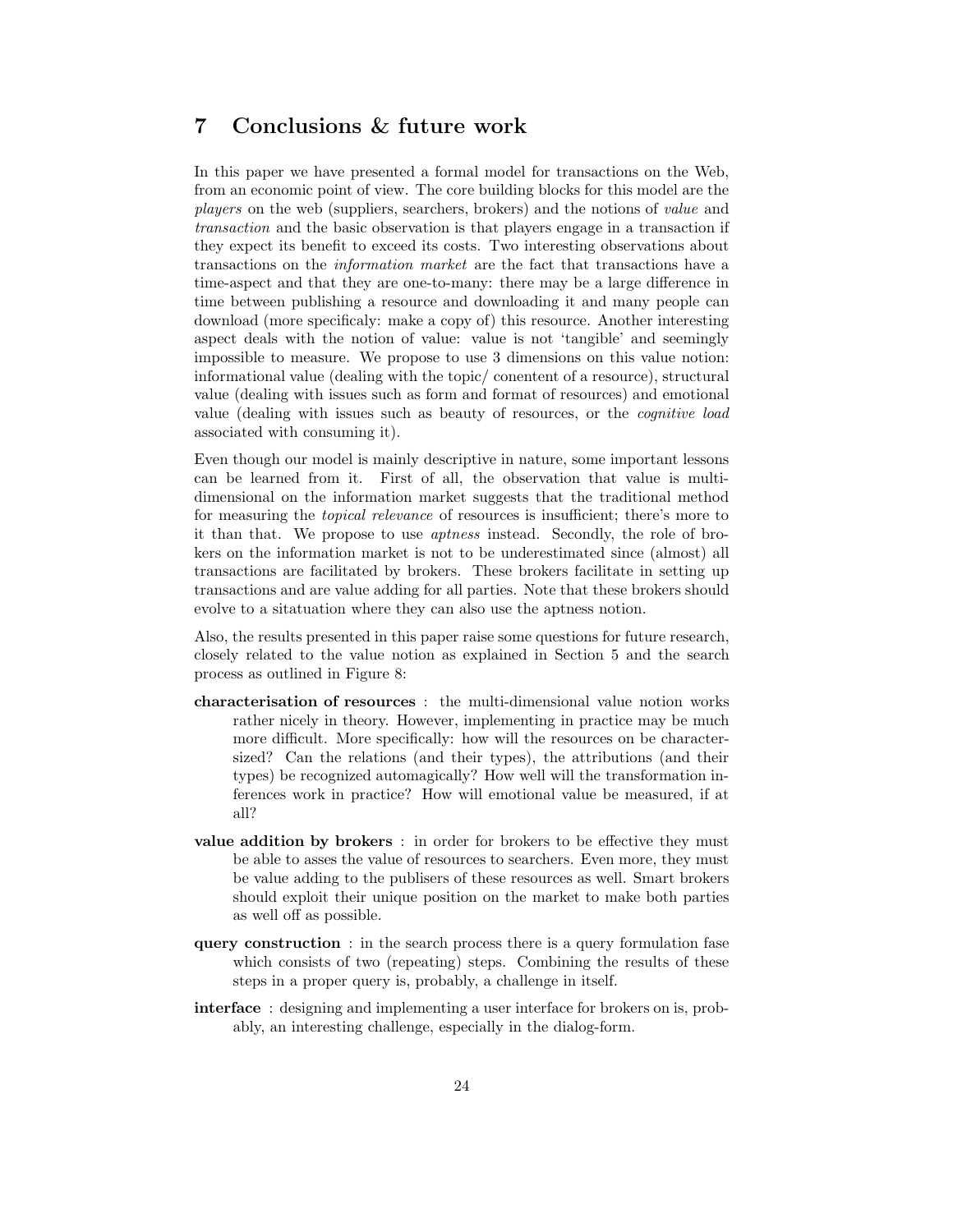In our future work we will work on solving these interesting puzzles. Currently we are exploring the notion of *quality* which is closely related to that of value. More specifically, we attempt to create a formal model for quality and make it quantifiable so that it can be used in real systems. This will bring us one step closer to dealing with the challenges posed by the information market.

# References

- [Alstyne, 1999] Alstyne, M. V. V. (1999). A proposal for valuing information and instrumental goods. In Proceeding of the 20th international conference on Information Systems, pages 328–345, Charlotte, North Carolina, USA. Association for Information Systems. ISBN ICIS1999-X
- [Barendregt, 1984] Barendregt, H. (Revised Edition, 1984). The Lambda Calculus: Its Syntax and Semantics, volume 103 of Studies in Logic and the Foundations of Mathematics. North-Holland, Amsterdam, The Netherlands, EU.
- [Barwise, 1989] Barwise, J. (1989). The Situation in Logic. CSLI Lecture Notes. CSLI, Stanford University, Stanford, California, USA.
- [Barwise and Etchemendy, 1990] Barwise, J. and Etchemendy, J. (1990). Information, infons, and inference. In Cooper, R., Mukai, K., and Perry, J., editors, Situation theory and its applications, volume 1 of CSLI Lecture Note Series, pages 33–78. Center for the study of language and information, CSLI.
- [Bommel et al., 2005] Bommel, P. v., Gils, B. v., Proper, H. E., Schabell, E., Vliet, M. v., and Weide, T. v. d. (2005). Towards an information market paradigm. In Belo, O., Eder, J., Pastor, O., and Falc ao e Cunha, J., editors, Forum proceedings of the 17th Conference on Advanced Information Systems 2005 (CAiSE 2005), pages 27–32, Porto, Portugal, EU. FEUP, Porto, Portugal, EU. ISBN 972-752-078-2
- [Bosman et al., 1998] Bosman, F., Bruza, P., Weide, T. v. d., and Weusten, L. (1998). Documentation, cataloging and query by navigation: A practical and sound approach. In Nikolaou, C. and Stephanidis, C., editors, Research and Advanced Technology for Digital Libraries, 2nd European Conference on Digital Libraries '98, ECDL '98, volume 1513 of Lecture Notes in Computer Science, pages 459–478, Heraklion, Crete, Greece, EU. Springer Verlag, Berlin, Germany, EU.
- [Bruza, 1990] Bruza, P. (1990). Hyperindices: A novel aid for searching in hypermedia. In Rizk, A., Streitz, N., and Andre, J., editors, Hypertext: Concepts, Systems and Applications; Proceedings of the European Conference on  $Hypertext - ECHT 90$ , number 5 in Cambridge Series on Electronic Publishing, pages 109–122, INRIA, Paris, France, EU. Cambridge University Press, Cambridge, United Kingdom, EU. ISBN 0-521-40517-3
- [Bruza et al., 2000] Bruza, P., Dennis, S., and McArthur, R. (2000). Interactive internet search: keyword directory and query reformulation mechanisms compared. In Proceedings of the 23rd Annual ACM Conference of Research and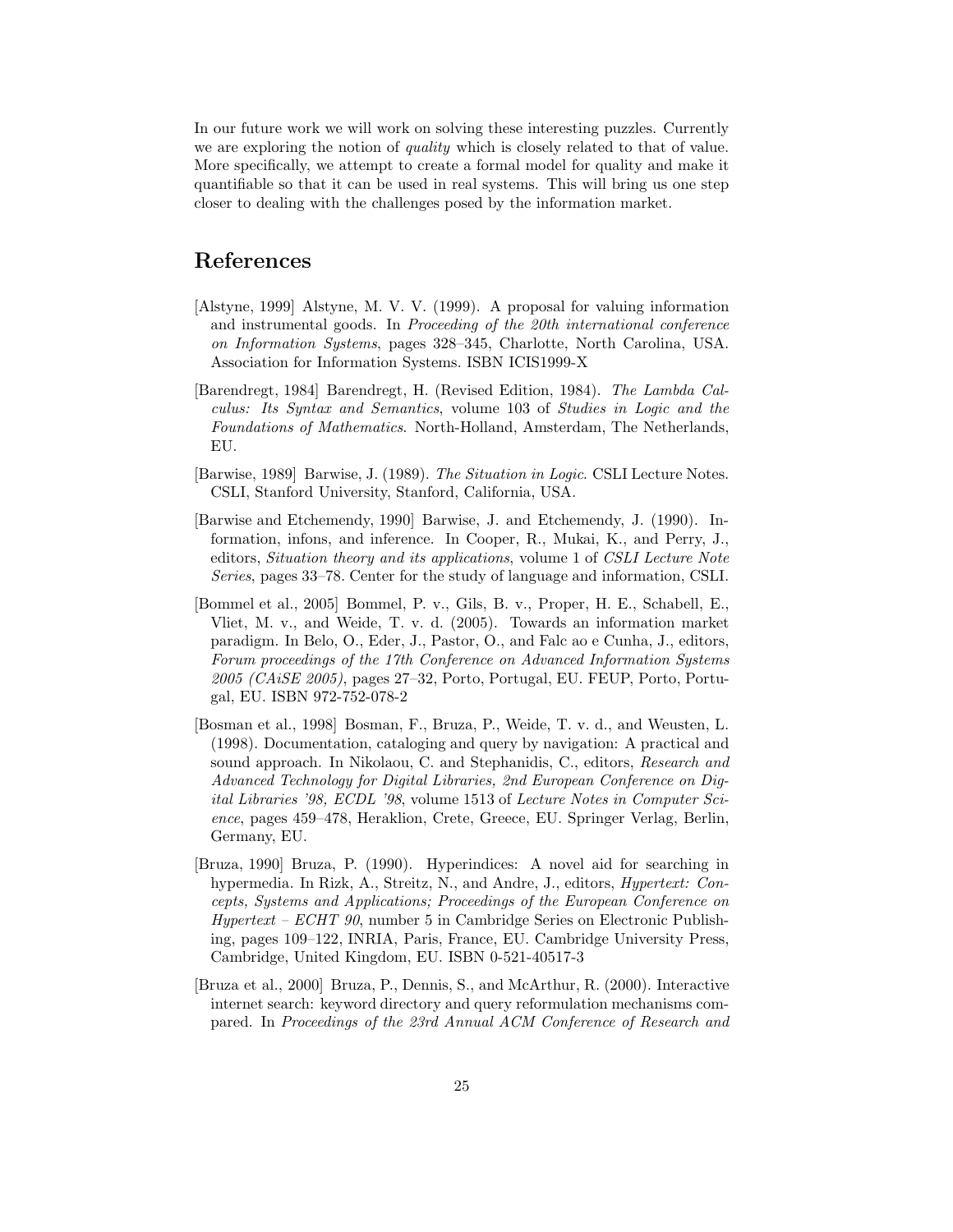Development in Information Retrieval (SIGIR'2000), Athens, Greece, EU. ACM Press. ISBN 1-58113-226-3

- [Bruza and Proper, 1996] Bruza, P. and Proper, H. (1996). Discovering the information that is lost in our databases – why bother storing data if you can't find the information? Technical report, Distributed Systems Technology Centre, Brisbane, Australia.
- [Bruza and Weide, 1990] Bruza, P. and Weide, T. v. d. (1990). Two level hypermedia - an improved architecture for hypertext. In Tjoa, A. and Wagner, R., editors, Proceedings of the Data Base and Expert System Applications Conference (DEXA 90), pages 76–83, Vienna, Austria, EU. Springer, Berlin, Germany, EU. ISBN 3-211-82234-8
- [Chen, 1976] Chen, P. (1976). The entity-relationship model: Towards a unified view of data. ACM Transactions on Database Systems, 1(1):9–36.
- [Codd, 1970] Codd, E. (1970). A Relational Model of Data for Large Shared Data Banks. Communications of the ACM, 13(6):377–387.
- [Cruse, 2000] Cruse, A. (2000). Meaning in Language, an Introduction to Semantics and Pragmatics. Oxford University Press, Oxford, United Kingdom, EU. ISBN 0-198-70010-5
- [Date, 1986] Date, C. (1986). An Introduction to Data Base Systems. Addison-Wesley, Reading, Massachusetts.
- [Devlin, 1990] Devlin, K. (1990). Infons and types in an information-based logic. In Cooper, R., Mukai, K., and Perry, J., editors, Situation theory and its applications – Volume 1, volume 1 of CSLI Lecture Note Series, pages 79–96, Stanford, California, USA. CSLI, Stanford University.
- [Gils et al., 2004] Gils, B. v., Proper, H., and Bommel, P. v. (2004). A conceptual model for information suppy. Data  $\mathcal C$  Knowledge Engineering, 51:189– 222.
- [Gils et al., 2005] Gils, B. v., Proper, H., Bommel, P. v., and Weide, T. v. d. (2005). Typing and transformational effects in complex information supply. Technical report, Radboud University Nijmegen, Institute for Computing and Information Sciences, Nijmegen, The Netherlands, EU. Submitted to Information Systems.
- [Grootjen, 2000] Grootjen, F. (2000). Employing semantical issues in syntactical navigation. In Proceedings of the 22nd BCS-IRSG Colloquium on IR Research, pages 22–33, Cambridge, United Kingdom, EU.
- [Halpin, 1995] Halpin, T. (1995). Conceptual Schema and Relational Database Design. Prentice-Hall, Sydney, Australia, 2nd edition.
- [Hofstede, 1993] Hofstede, A. t. (1993). Information Modelling in Data Intensive Domains. PhD thesis, University of Nijmegen. ISBN: 90-9006236-X
- [Hofstede et al., 1996] Hofstede, A. t., Proper, H., and Weide, T. v. d. (1996). Query formulation as an information retrieval problem. The Computer Journal,  $39(4):255-274$ .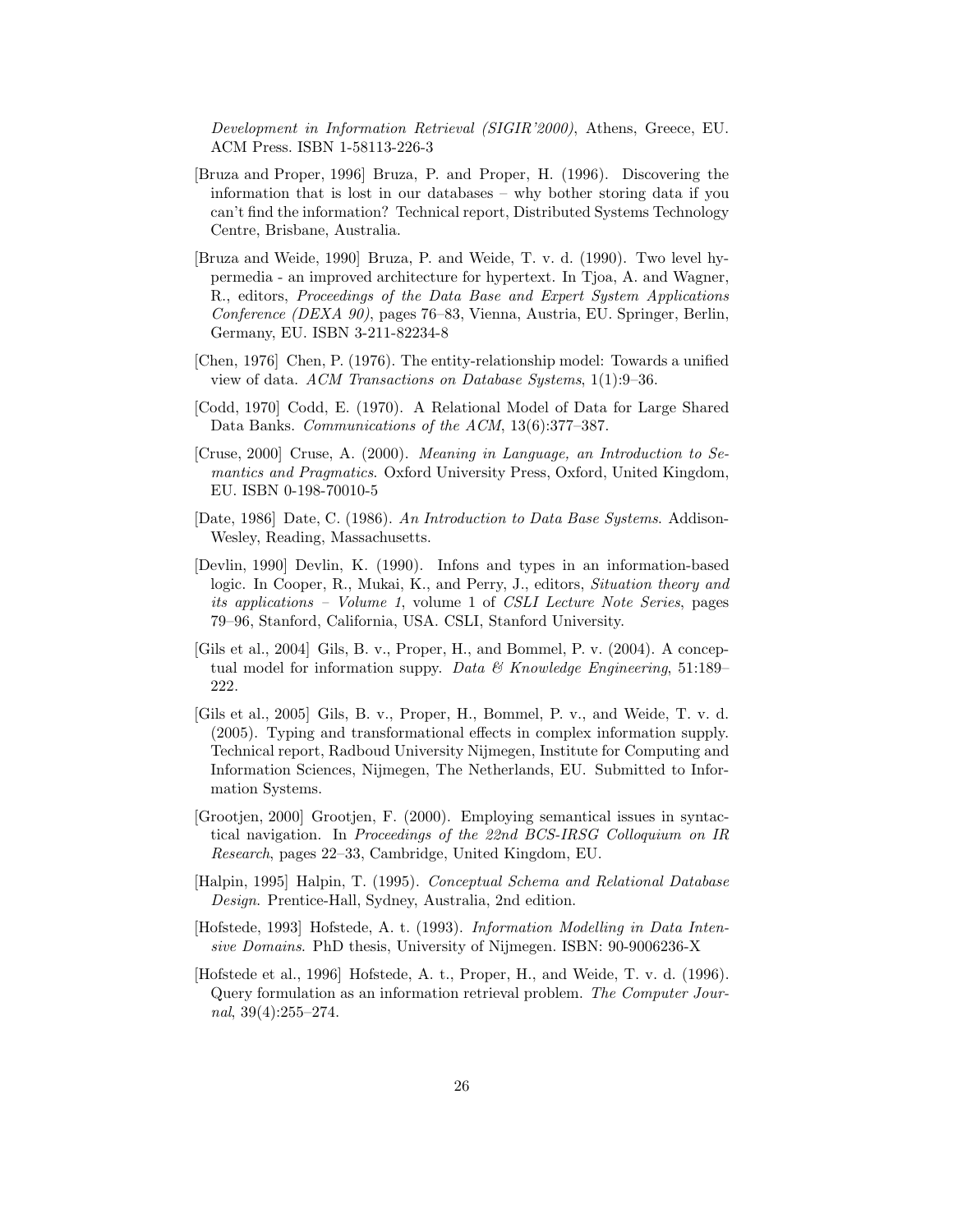- [Holbrook, 1999] Holbrook, M. b., editor (1999). Consumer value, a framework for analysis and research. Routledge, 270 Madison Ave, New York, NY 10016, USA. ISBN: 0415191939
- [Katz and Rosen, 1994] Katz, M. and Rosen, H. S. (1994). Microeconomics. Irwin, 2nd edition. ISBN 0-256-11171-5
- [Landman, 1986] Landman, F. (1986). Towards a Theory of Information. Foris.
- [Nijssen, 1989] Nijssen, G. (1989). Grondslagen van Bestuurlijke Informatie Systemen. Nijssen Adviesbureau voor Informatica B.V. In Dutch.
- [Ounis and Huibers, 1997] Ounis, I. and Huibers, T. (1997). A logical relational approach for information retrieval indexing. In Rijsbergen, C., editor, Information Retrieval Research, Proceedings of the 19th Annual BCS-IRSG Colloquium on IR Research, Aberdeen, Scotland, EU.
- [Pedersen and Jensen, 1998] Pedersen, T. and Jensen, C. (1998). Multidimensional data modeling for complex data. In Proceedings of the 15th International Conference on Data Engineering, pages 336–345. IEEE Computer Society. ISBN 0-7695-0071-4
- [Rijsbergen, 1975] Rijsbergen, C. v. (1975). Information Retrieval. Butterworths, London, United Kingdom, EU.
- [Rijsbergen and Lalmas, 1996] Rijsbergen, C. v. and Lalmas, M. (1996). Information calculus for information retrieval. Journal of the American Society for Information Science, 47(5):385–398.
- [Rijsenbrij, 2004] Rijsenbrij, D. (2004). Architectuur in de digitale wereld (versie nulpuntdrie). Nijmegen Institute for Information and Computing Sciences, Radboud University Nijmegen, Nijmegen, The Netherlands, EU. In Dutch. ISBN 90-90188285-3
- [Salton and McGill, 1983] Salton, G. and McGill, M. (1983). Introduction to Modern Information Retrieval. McGraw-Hill, New York, New York, USA.
- [Shannon and Varian, 1999] Shannon, C. and Varian, H. (1999). Information Rules, a strategic guide to the network economy. Harvard Business School Press, Boston, Massachusetts, USA. ISBN 0-975-84863-X
- [Stillings et al., 1995] Stillings, N., Weisler, S., Chase, C., Feinstein, M., arfield, J., and Rissland, E. (1995). Cognitive Science, an introduction. Massachusetts Institute of Technology, Massachusetts, USA, second edition. ISBN 0-262- 19353-1
- [Sugden, 2003] Sugden, R. (2003). Reference-dependent subjective exptected utility. Journal of economic theory, 11(2):172–191.
- [Tardieu and Gyselinck, 2003] Tardieu, H. and Gyselinck, V. (2003). Working memory constraints in the integration and comprehension of information in a multimedia context. In Oostendorp, H. v., editor, Cognition in a digital world, chapter 1, pages 3–24. Lawrence Erlbaum Associates, Hillsdale, New Jersey, USA. ISBN 0-805-83507-5